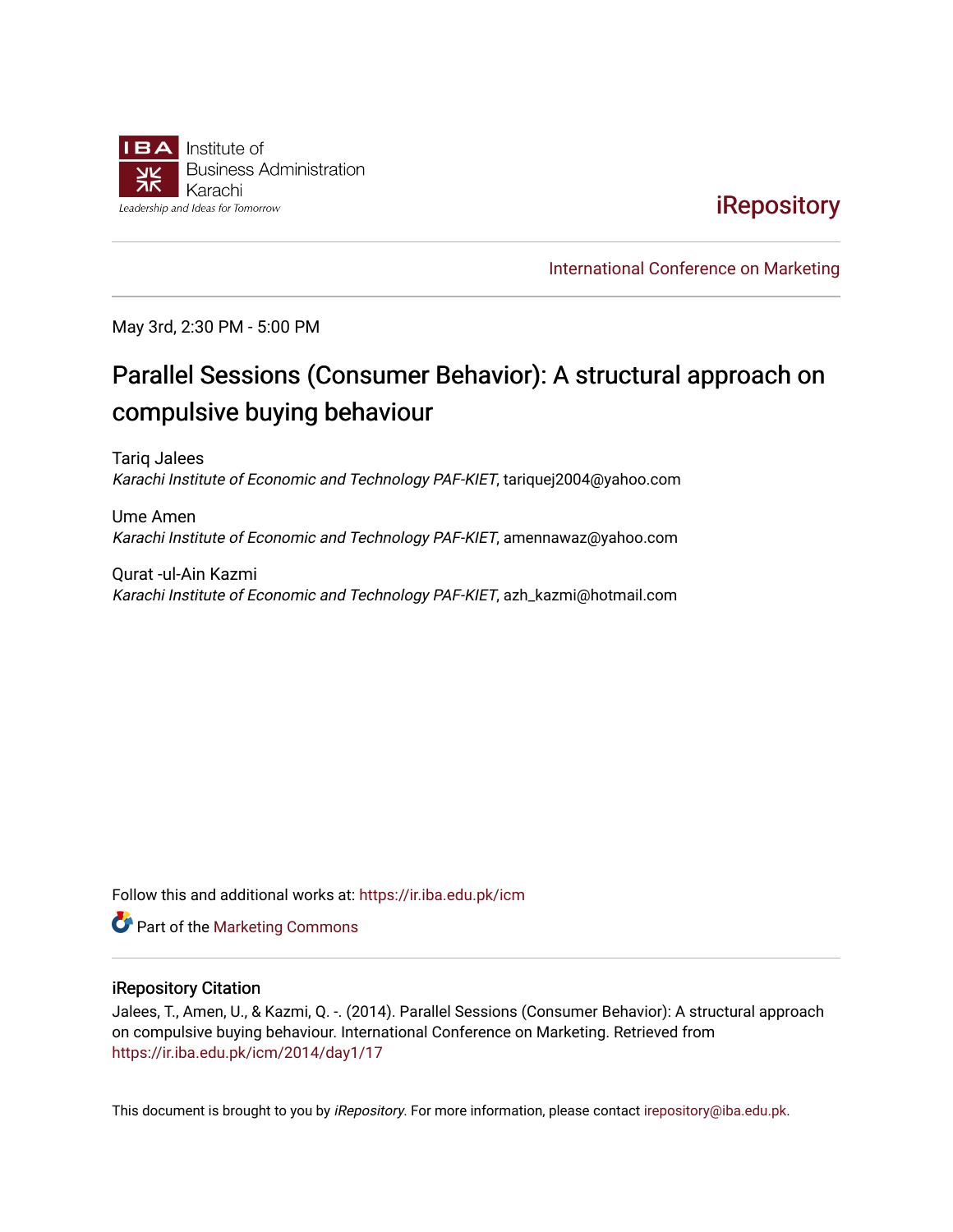Institute of **Business Administration** Karachi Leadership and Ideas for Tomorrow

**IBAICM<sup>2014</sup>** International Conference on Marketing

## **A Structural Approach on Compulsive Buying Behaviour**

**Dr.Tariq Jalees\*** 

**Associate Professor and HOD Marketing College of Management Sciences, Karachi Institute of Economic and Technology PAF-KIET Korangi Creek, Karachi 75190, Pakistan [\(tariquej2004@yahoo.com\)](mailto:tariquej2004@yahoo.com)** 

**Ms.Ume Amen Lecturer College of Management Sciences, Karachi Institute of Economic and Technology PAF-KIET Korangi Creek, Karachi 75190, Pakistan (amennawaz@yahoo.com) Mobile 0313-2226020** 

**Ms.Qurat-ul-Ain Kazmi Lecturer College of Management Sciences, Karachi Institute of Economic and Technology PAF-KIET Korangi Creek, Karachi 75190, Pakistan (azh\_kazmi@hotmail.com) Mobile 03368314524** 

#### **Abstract**

The aim of this paper is to measure the effect of materialism, interpersonal influence and compulsive buying behavior through a conceptual framework based on the Theory of Reasoned Action (TRA). The questionnaire was administrated by the appointed enumerators in the selected malls of Karachi. The enumerators visited these malls during different hours and days of the week. The valid sample size for this study is 300 comprising of all age groups. Mall intercept method which is a kind of convenience sampling was used for collecting data. The instrument used for collecting data for this study comprised of four constructs which are (1) Compulsive buying behavior ( ten items) (2) materialism (seven items) (3) self esteem (seven items) and (4) influence of others (ten items). Only those constructs were used in the development of the instrument which have established reliabilities and have been used in the context similar to the theme of this paper. After ascertaining the normality of data a typical multiple step procedure was adopted for this study which is inclusive of (1) Exploratory Factor Analysis (2) Reliability Analysis (3) Validity Analyses (4) CFA for all the constructs through Structural Equation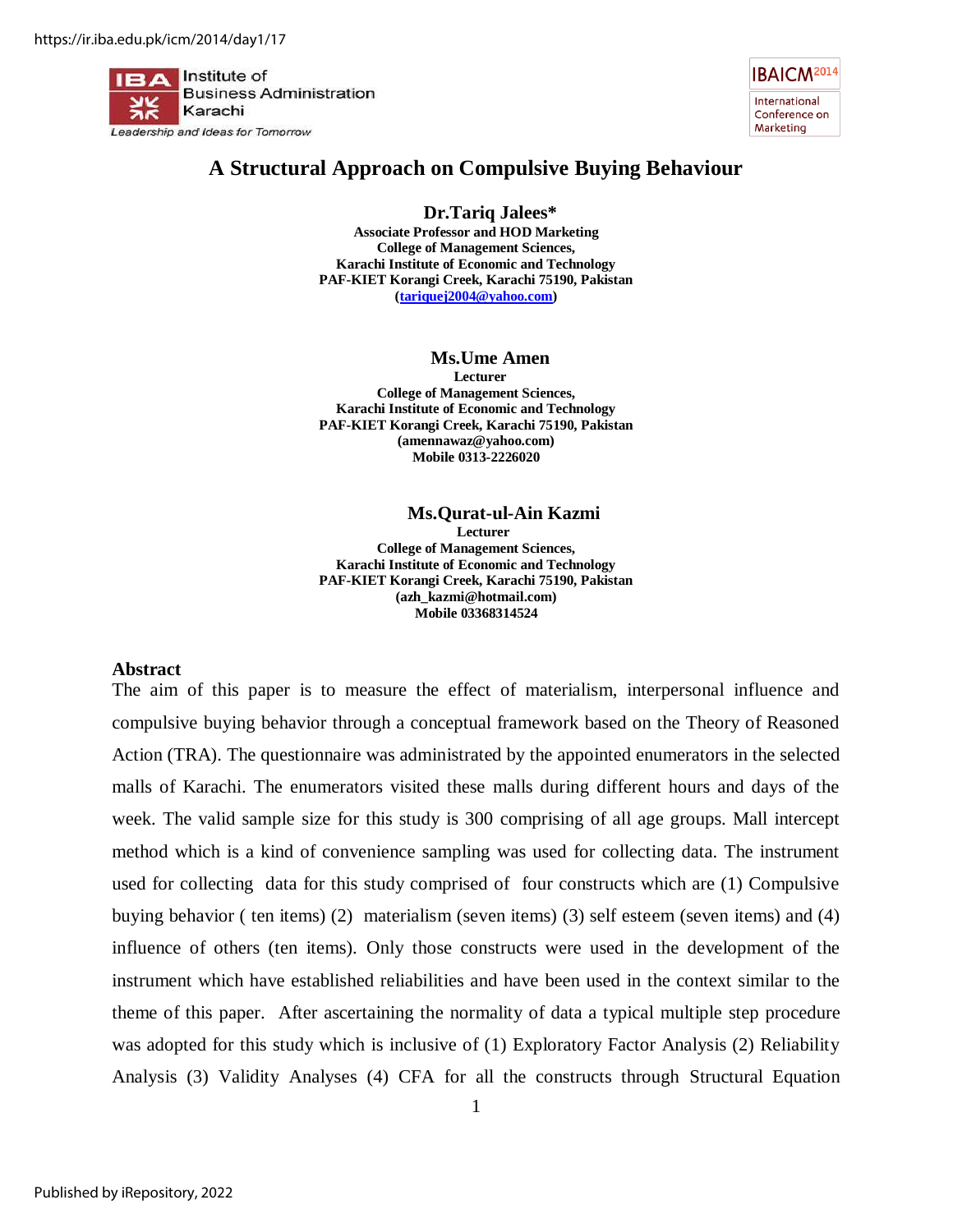



Modeling (SEM), and (5) Testing overall Model through SEM (6) Analyzing the derived hypotheses based on SEM output that is standardized Regression Estimates (SRE), Critical Ratios, and Probability.The conceptual framework based on Structural educational modeling (SEM) was found to be relevant in understanding the impact of predictor variables on compulsive buying behavior. The Chi Square value was significant ( $x2 = 98.403$ , DF = 74, p=  $0.030 < .05$ ). The CMIN/df (Relative  $\gamma$ 2/df) was 1.330 < 5. The Root Mean Square Error of Approximation (RMSEA) =  $0.033 < 0.08$  and Goodness of Fit Index (GFI) =  $0.957 > 0.90$  meet both the absolute of goodness-of-fit and badness-of-fit criteria. The Comparative Fit Index (CFI)  $= 0.966 > 0.900$  and Normed Fixed Index (NFI)  $= 0.966 > 0.900$  meet Relative Fit Measures. Whereas Parsimony Adjusted Normed Fit Index (PNFI)  $=0.744 > 0.50$  and Parsimony Comparative Fit Index (PCFI) =  $0.786 > 0.50$  meets Parsimonious Fit measure. In sum, the CFA results indicate that the overall hypothesized model is a good fit. Of the four hypotheses one on the relationship of materialism and compulsive buying was rejected (Standardized Regression Estimates= 0.303, CR= -0.014,  $p = 0.989 > 0.05$ ) and the rest three were substantiated (failed to reject). The SEM results also shows that the relationship between materialism and influence of others (Standardized Regression Estimates = 0.359, CR= 4.254,  $p = 0.001 < 0.05$ ), was the strongest predictor followed by influence of others viz. compulsive (Standardized Regression Estimates =  $0.321$ , CR=3.550 p =  $0.001 < 0.05$ ) and self esteem viz. compulsive (Standardized Regression Estimates = 0.2920, CR=3.088, p =  $.002< .05$ ). The three substantiated hypotheses were consistent to earlier studies. Implication for managers and policy makers were drawn from the results. The author of the Theory of Reasoned Action on which the conceptual framework of this study has been developed has confessed that theory might run into problems if extended to other countries and cultures. Perhaps this is the first study based on TRA and in the domain of compulsive buying behavior which has been successfully extended in Pakistan, thus increasing the generaliziblity of the theory (TRA). After empirically testing the proposed model new measures have been derived from it, which could be used by the policy makers and managers for understanding the significance of compulsive buying behavior.

**Keywords**: Compulsive Buying Behavior, materialism, self esteem and influence of others.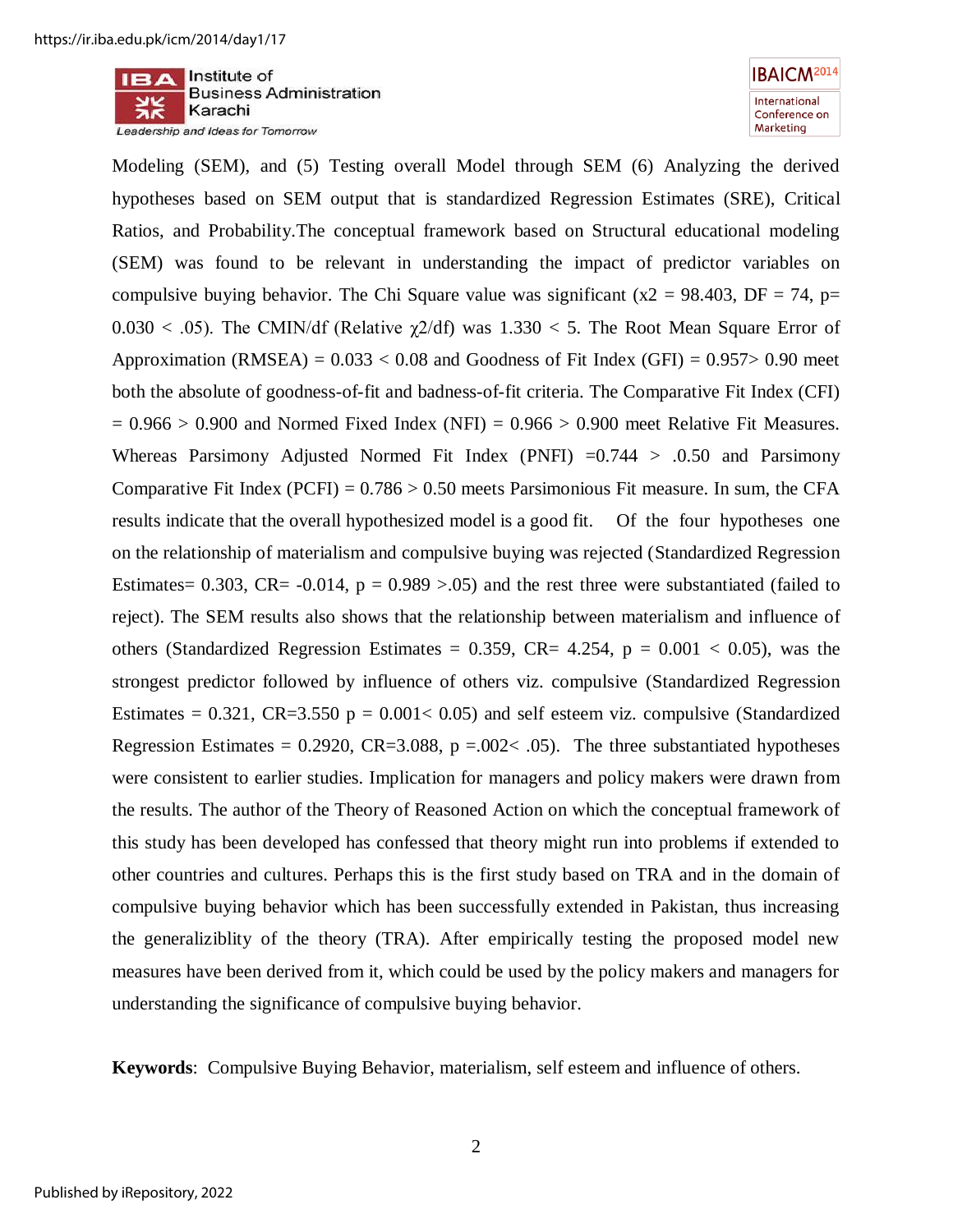

## **INTRODUCTION**



Compulsive buying is a chronic repetitive purchasing behavior [\(Faber & O'guinn, 1992;](#page-20-0) [Miltenberger et al., 2003\)](#page-22-0) which is harmful to individuals, their family and society [\(Faber, 2000;](#page-20-1) [Faber & O'guinn, 1992\)](#page-20-0). Compulsive buyers are so obsessed with the acquisition of wealth that they ignore its adverse effect on their health and wellbeing [\(Belk, 1985;](#page-19-0) [Carver & Baird, 1998;](#page-19-1) [Kasser & Ryan, 1993;](#page-21-0) [Kyrios, Frost, & Steketee, 2004;](#page-22-1) [Richins & Dawson, 1992;](#page-22-2) [M.J. Sirgy,](#page-23-0)  [1998;](#page-23-0) [Wright & Larsen, 1993;](#page-24-0) [Yurchisin, Yan, Watchravesringkan, & Chen, 2006\)](#page-24-1). Increasing trend of excessive buying world over has become a problematic issue [\(Koran, Faber,](#page-21-1)  [Aboujaoude, Large, & Serpe, 2006;](#page-21-1) [Neuner, Raab, & Reisch, 2005;](#page-22-3) [Ridgway, Kukar](#page-22-4)‐Kinney, & [Monroe, 2008\)](#page-22-4). Some of the factors associated with compulsive buying behavior are materialism, tendency to fantasize, money attitudes, excitement seeking, obsessive thought, risk taking tendencies, locus of control and self esteem [\(Desarbo & Edwards, 1996;](#page-20-2) [Dittmar, 2005;](#page-20-3) [Hanley & Wilhelm, 1992;](#page-21-2) [Kwak, Zinkhan, & Roushanzamir, 2004;](#page-21-3) [Li, Jiang, An, Shen, & Jin,](#page-22-5)  [2009;](#page-22-5) [O'Guinn & Faber, 1989;](#page-22-6) [Rindfleisch, Burroughs, & Denton, 1997;](#page-22-7) [Rose, 2007;](#page-23-1) [Sneath,](#page-23-2)  [Lacey, & Kennett-Hensel, 2009;](#page-23-2) [Watson, 2009\)](#page-24-2).

This paper has not explored the relationship of all the above discussed factors with compulsive buying but has remained focused on the effect of materialism, self esteem, and influence of others on compulsive buying behavior. The structure of this paper is as follows: Initially, a conceptual framework is developed on the grounding of the Theory of Reason (TRA), followed by discussions on the constructs used in the conceptual framework. Subsequently methodology, results and conclusion are discussed. The paper ends with limitation and scope for future research.

## **1. LITERATURE REVIEW**

#### **Underlying Theory and Underpinning of Conceptual Framework**

The conceptual framework of this study is based on the Theory of Reasoned Action [\(Fishbein &](#page-20-4)  [Ajzen, 1975,](#page-20-4) [2010\)](#page-20-5). The reason for selecting this theory is its flexibility in explaining attitude and behavior in diversified domains including alcoholism, contraceptive, counterfeiting and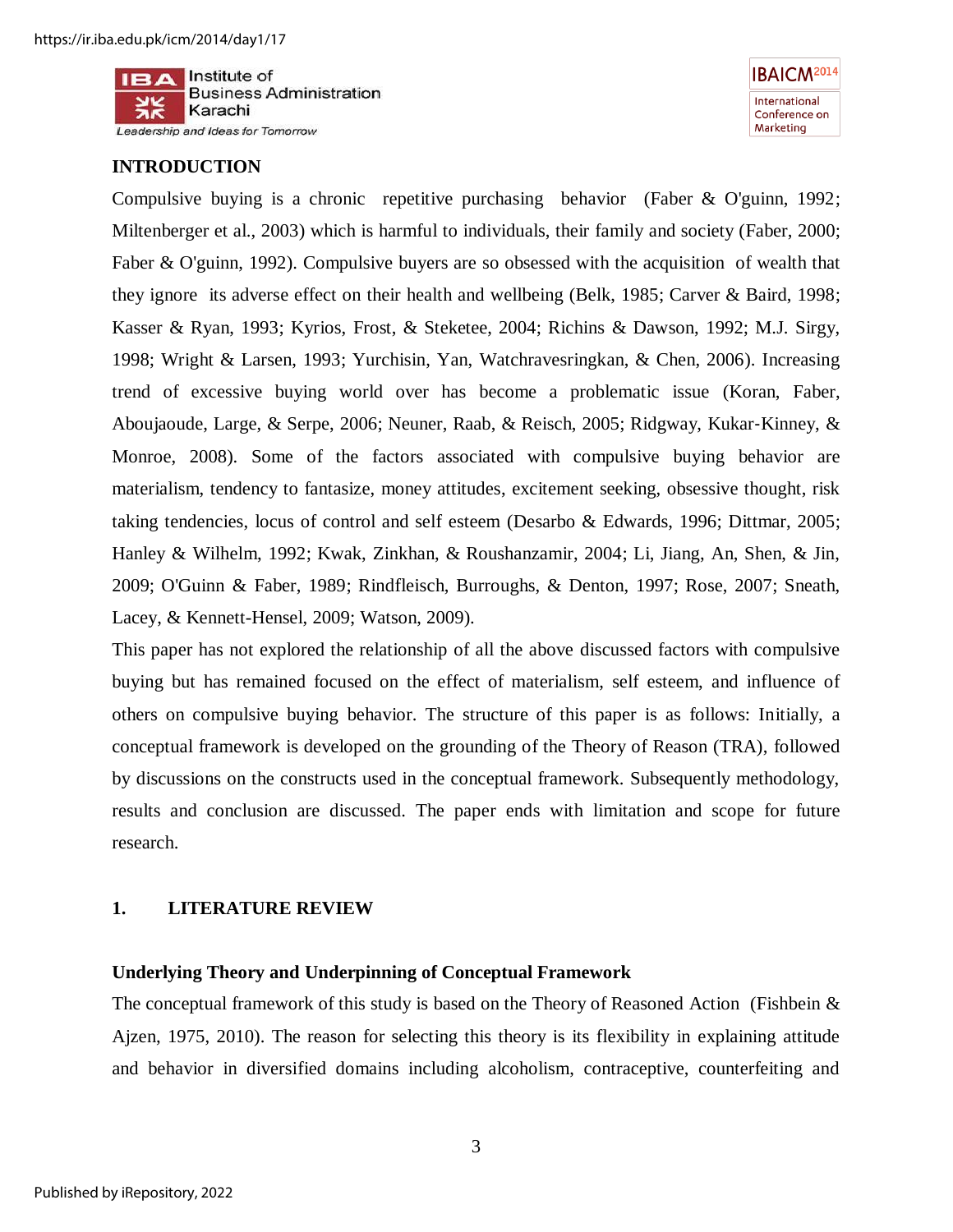



shoplifting [\(Albarracin, Johnson, Fishbein, & Muellerleile, 2001;](#page-19-2) [Jalees & Run, 2013;](#page-21-4) [Park &](#page-22-8)  [Lee, 2009;](#page-22-8) [Tonglet, 2002\)](#page-24-3)

The components of TRA are Subjective Norms (SB), Attitude (A), Behavior Intention (BI) and Behavior (B). Actual Behavior of an individual is dependent on his intention to perform a behavior. Behavior Intention (BI) is influenced by Attitude (A) and Subjective Norms (SN) [\(Aleassa, 2009;](#page-19-3) [Fishbein & Ajzen, 2010\)](#page-20-5). Compulsive buying behavior in this theory (conceptual framework) has been explained through Behavior Intention, whereas self esteem being internal factor has been explained through Attitude. The other variables including materialism, influence of others have been explained through Subjective Norms. The conceptual framework is presented in Figure 1.



#### **Figure 1(Conceptual Framework)**

The components of the conceptual framework are discussed as follows: Initially compulsive buying behavior is discussed, followed by discussions on the three constructs and their relationship with compulsive buying. Finally, the relationship between influences of other with materialism is discussed. This section ends with a summary of derived hypotheses.

#### **Compulsive Buying Behavior**

Faber, O'Quinn and Krych (1987) and Faber (1989) studies on the negative consequences of compulsive buying behavior are the pioneering studies on this issue and hence are widely cited by researchers [\(Dittmar, Long, & Bond, 2007;](#page-20-6) [Faber & Christenson, 1996;](#page-20-7) [Faber & O'guinn,](#page-20-0)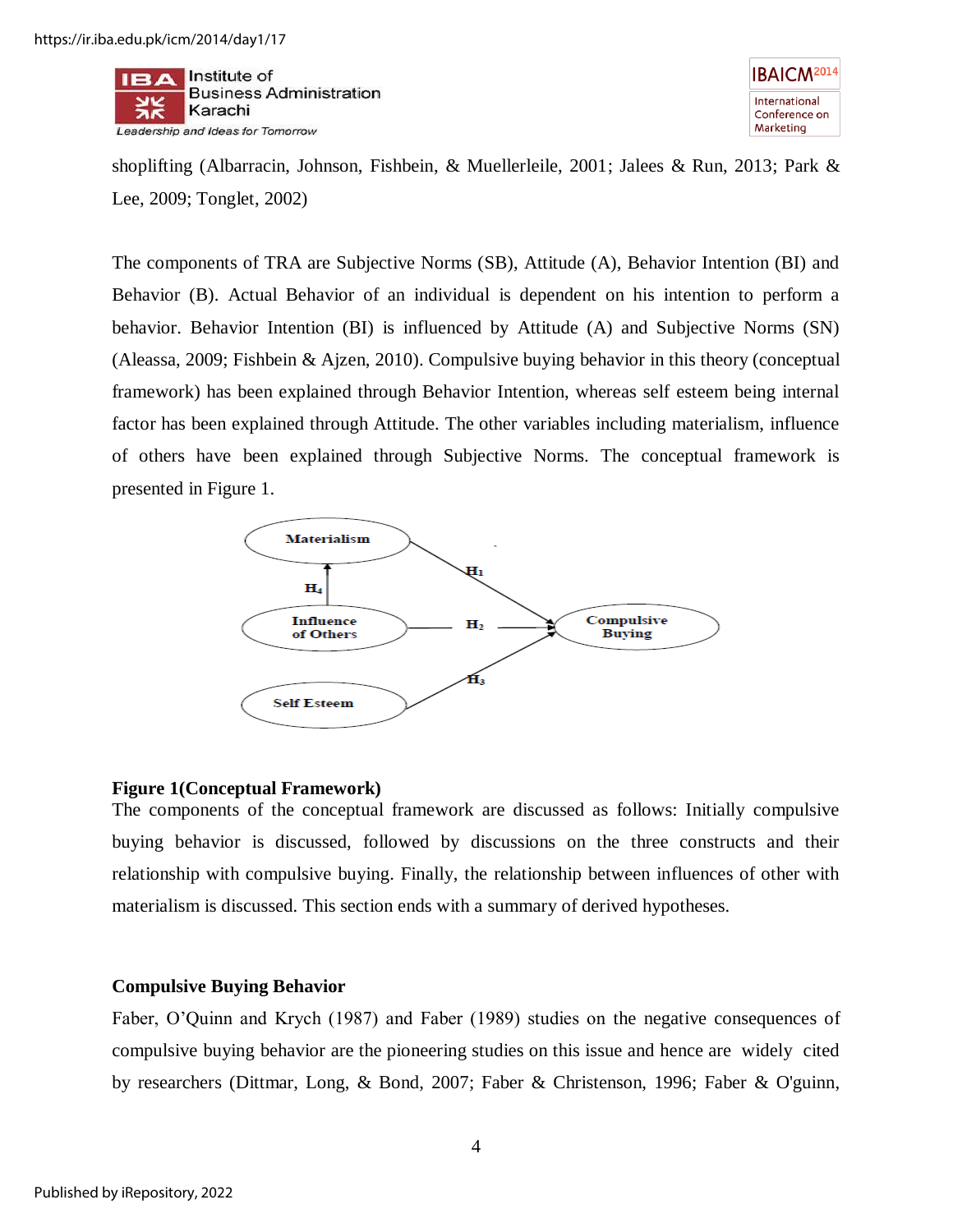

1992; [LaRose, 2001;](#page-22-9) [LaRose & Eastin, 2002;](#page-22-10) [Scagliotti et al., 2008\)](#page-23-3). Factors such as biochemical, psychological, and sociological stimulate buying behavior. The high content of these factors in compulsive buyers stimulates excessive buying [\(O'Guinn & Faber, 1989\)](#page-22-6).

Based on the self regulation tendencies, buying behavior is classified as impulsive, compulsive and addictive [\(Bandura, 1986;](#page-19-4) [LaRose, 2001\)](#page-22-9). The lowest level of self regulation leads to the highest level of consumer vulnerability towards buying which is classified as addiction. It is the most harmful. The highest level of self regulation tendencies means lowest level of consumer's susceptibility towards buying which is impulsiveness. This is the least harmful [\(LaRose, 2001\)](#page-22-9).

Excessive desire for a particular product or brand leads to a chronic and repetitive purchasing behavior [\(O'Guinn & Faber, 1989\)](#page-22-6). Increase in its severity leads to dependency type of addiction behavior [\(Marlatt, Baer, Donovan, & Kivlahan, 1988\)](#page-22-11). Thus the compulsive buyers subconsciously turns to all possible avenues to satisfy their alluring urge of buying [\(O'Guinn &](#page-22-6)  [Faber, 1989\)](#page-22-6).

#### **Materialism and Compulsive Buying**

Materialism is not a new phenomenon in consumer behavior studies. It has been the center of attention of marketers and social scientist since last few decades [\(Belk, 1985;](#page-19-0) Meškauskaitė, 2013b). Materialism refers to giving the utmost importance to acquisition and display of wealth and least to spiritual aspects [\(Belk, 1985\)](#page-19-0). Materialistic people tend to improve their self image through excessively and continuous buying irrespective of their need. The three components of materialism are desire, acquisitiveness and possessiveness play a significant role in making the lives of materialistic people miserable [\(Belk, 1985;](#page-19-0) [M Joseph Sirgy, 2012;](#page-23-4) [Tan, Tambyah, &](#page-23-5)  [Kau, 2006\)](#page-23-5).

 Materialistic people turn to excessive buying to bridge the disparity or incongruity between 'actual self and desire self. [\(Dittmar & Drury, 2000;](#page-20-8) [Yurchisin, et al., 2006\)](#page-24-1). Materialistic tendencies also have inverse relationship with satisfaction and self-image [\(Richins & Dawson,](#page-22-2)  [1992\)](#page-22-2). Materialism stimulates excessive buying for bridging the gap between actual self and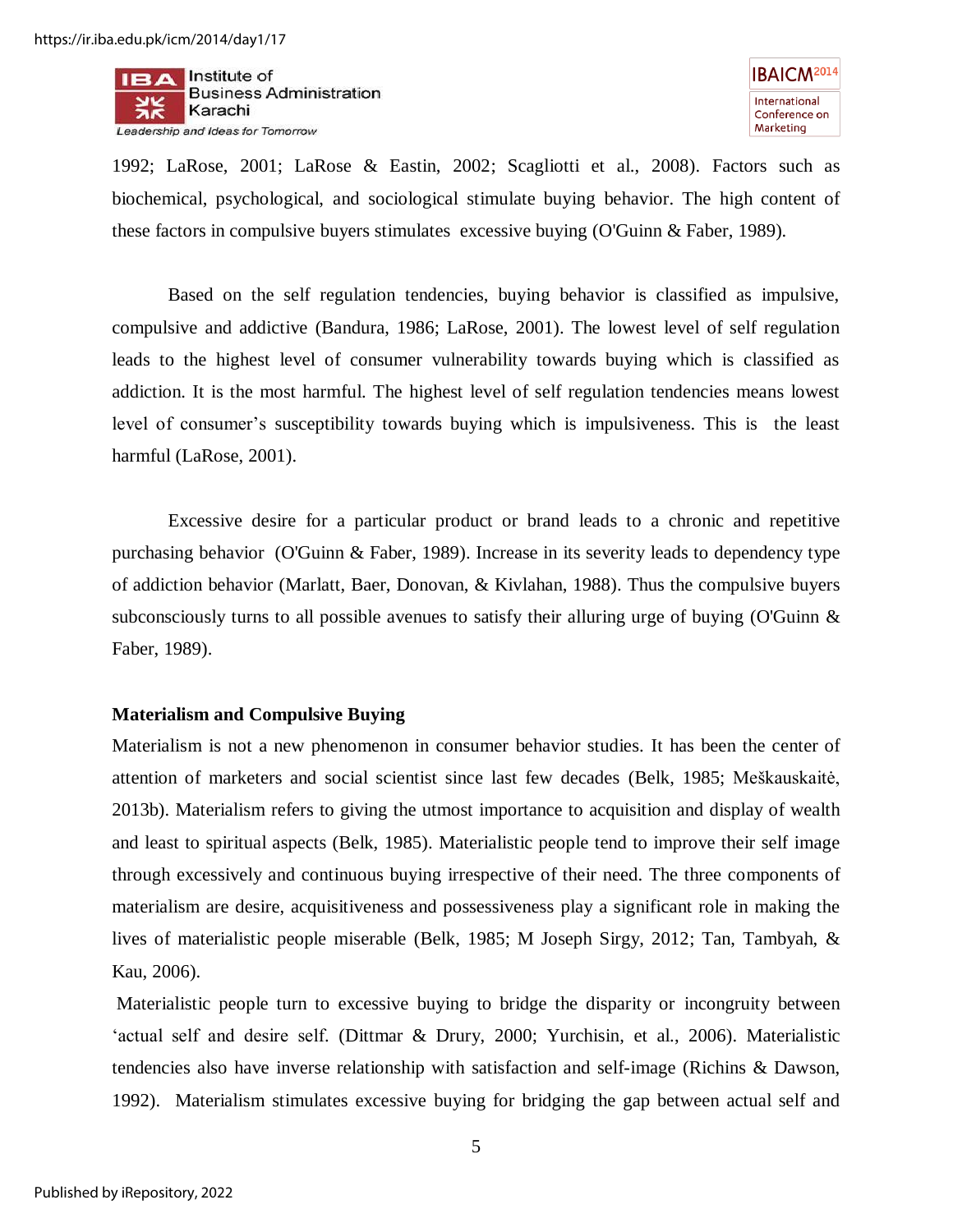



desired self image [\(Dittmar, 2005;](#page-20-3) [Quoquab, Yasin, & Banu, 2013;](#page-22-12) [Roberts & Jones, 2001;](#page-23-6) [Xu,](#page-24-4)  [2008\)](#page-24-4).

 Materialism as a whole and its components individually and in combination affects compulsive buying tendencies. Acquisition of goods is connected to achievement and self recognition, and possession and display of worldly goods helps in improving stature [\(Kasser & Ryan, 1993;](#page-21-0) Meškauskaitė, 2013b; [Richins & Dawson, 1992\)](#page-22-2). Consequently, materialistic people suffer with psychological disorder [\(Kasser & Ryan, 1993;](#page-21-0) Meškauskaitė, 2013b; [Richins & Dawson, 1992\)](#page-22-2) Recapitulating on the above, it could be stated that the relationship between materialism and compulsive buying behavior have been validated by numerous researchers on different occasions. Additionally, materialistic people are more vulnerable to compulsive consumption since possession, acquisition and display of wealth is a source of happiness for them (Kasser  $\&$ [Ryan, 1993;](#page-21-0) Meškauskaitė, 2013b; [Richins & Dawson, 1992\)](#page-22-2).

#### **Influence of Others and Compulsive Buying Behavior**

The influence of others on compulsive buying is not a new phenomenon, it was initially developed and used in consumer behavior studies in early sixties [\(Allen, 1965;](#page-19-5) [Ariely & Levav,](#page-19-6)  [2000;](#page-19-6) [Goff & Walters, 1995;](#page-21-5) [McGuire, 1968\)](#page-22-13). Numerous studies have empirically proven the linkage between susceptibility to personal influence and compulsive buying [\(Ariely & Levav,](#page-19-6)  [2000;](#page-19-6) [Bearden, Netemeyer, & Teel, 1990;](#page-19-7) [Deutsch & Gerard, 1955;](#page-20-9) [Roberts, 1998;](#page-22-14) [Roberts &](#page-23-6)  [Jones, 2001\)](#page-23-6). However, this effect is not consistent and varies from one individual to other individual [\(Meškauskaitė, 2013a;](#page-22-15) [Terry & Hogg, 1996\)](#page-24-5).

The two components of influence of others are normal and informative susceptibility, which individually affects compulsive buying behavior. Normative susceptible consumers are more vulnerable to value expressive and utilitarian influences; therefore they purchase those products that enhance their self image. Additionally, the motivational factor of their purchase is to fulfill the expectations of their target group. These tendencies of compulsive consumers leads to nonsatisfaction and excessive buying [\(Ariely & Levav, 2000;](#page-19-6) [Kropp, Lavack, & Silvera, 2005\)](#page-21-6). Informative susceptible consumers on the other hand are influenced by documentary evidence especially fashion bloggers and web pages which eventually lead to excessive buying [\(Bearden,](#page-19-7)  [et al., 1990;](#page-19-7) [Deutsch & Gerard, 1955\)](#page-20-9).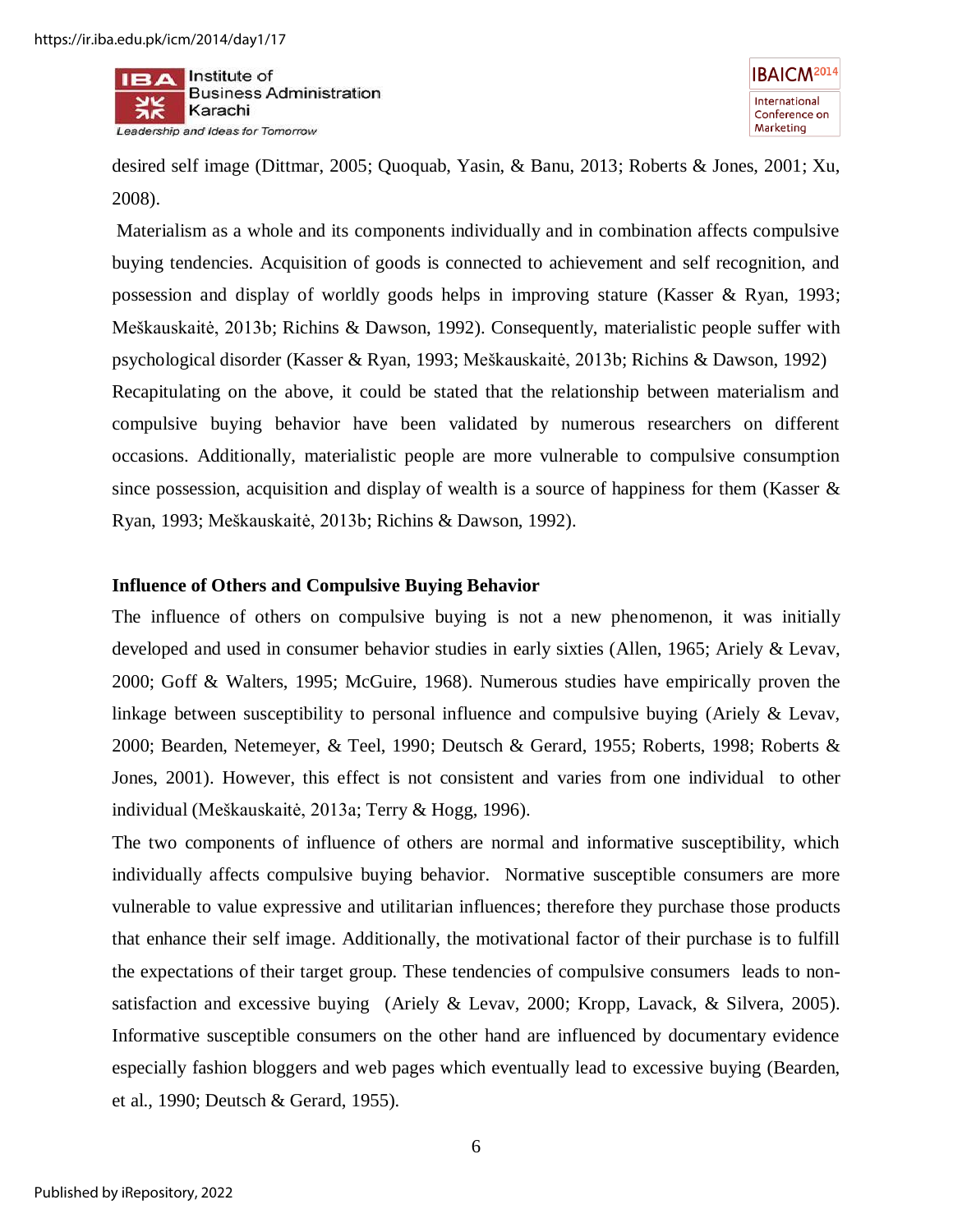

**IBAICM<sup>2014</sup>** International Conference on Marketing

#### **Self Esteem and Compulsive Buying**

Self esteem refers to an individual's reflection of his attitude which he holds towards himself in terms of skills, and abilities [\(Coopersmith, 1967\)](#page-20-10). Self esteem and self concepts are used interchangeably but they are significantly different. Self concept is more boarder and generic. It is considered as cognitive beliefs one has towards himself in terms of name, occupation, values, beliefs and skills. On the other hand self esteem is more specific and relates to evaluation of self worthiness [\(Baumeister, 1998\)](#page-19-8).

Compulsive buyers generally have low self esteem which they try to compensate through shopping spree [\(Faber & O'guinn, 1992;](#page-20-0) [Koran, et al., 2006;](#page-21-1) [Neuner, et al., 2005;](#page-22-3) [Roberts &](#page-23-6)  [Jones, 2001\)](#page-23-6). Purchase plays a significant role in enhancing consumer's confidence and self image, which are components of self esteem [\(Dittmar & Drury, 2000\)](#page-20-8). This phenomenon of uplifting the self esteem through shopping and purchasing has also been validated by others [\(Banister & Hogg, 2004;](#page-19-9) [Elliott, 1994;](#page-20-11) [Faber, 2000;](#page-20-1) [Faber & O'guinn, 1992;](#page-20-0) [Hanley & Wilhelm,](#page-21-2)  [1992;](#page-21-2) Schoppe‐[Sullivan, Schermerhorn, & Cummings, 2007\)](#page-23-7) .

Compulsive buyers generally have a high level of self awareness and low level of self esteem which they try to compensate through purchase of prestige good rather than relying on self competency [\(Crocker & Wolfe, 2001;](#page-20-12) [d'Astous, 1990;](#page-20-13) [Hanley & Wilhelm, 1992\)](#page-21-2). Compulsive buying and impulsive buying though are significantly different but they have one common aspect which is vulnerability to impulse control [\(Arslan, 2009;](#page-19-10) [Rookh, 1987;](#page-23-8) [Shafii, 2008\)](#page-23-9).

The literature also suggest that some of the common traits of compulsive buyers are a higher tendency to fantasize, depression and anxiety [\(Ruvio, Shoham, & Brencic, 2008;](#page-23-10) [Scherhorn,](#page-23-11)  [Reisch, & Raab, 1990\)](#page-23-11). Additionally they (compulsive buyers) are highly concerned about their body image (physical attributes and appearance). These traits and body image concern make them vulnerable to unending purchasing tendencies [\(Krueger, 1998;](#page-21-7) [Shafii, 2008\)](#page-23-9).

Compulsive buyers make deliberate efforts to bridge the gap between actual and desirable appearance through excessive purchase [\(Elliott, 1994;](#page-20-11) [Krueger, 1998\)](#page-21-7). Thus shopping to them is neither a mean of acquiring necessary or desired products nor a financial transaction but it is a source that fulfill their personal and social motives [\(Dawson, Bloch, & Ridgway, 1990;](#page-20-14) [Shafii,](#page-23-9)  [2008\)](#page-23-9). Moreover, they (compulsive buyers) feel that returning home without a purchase would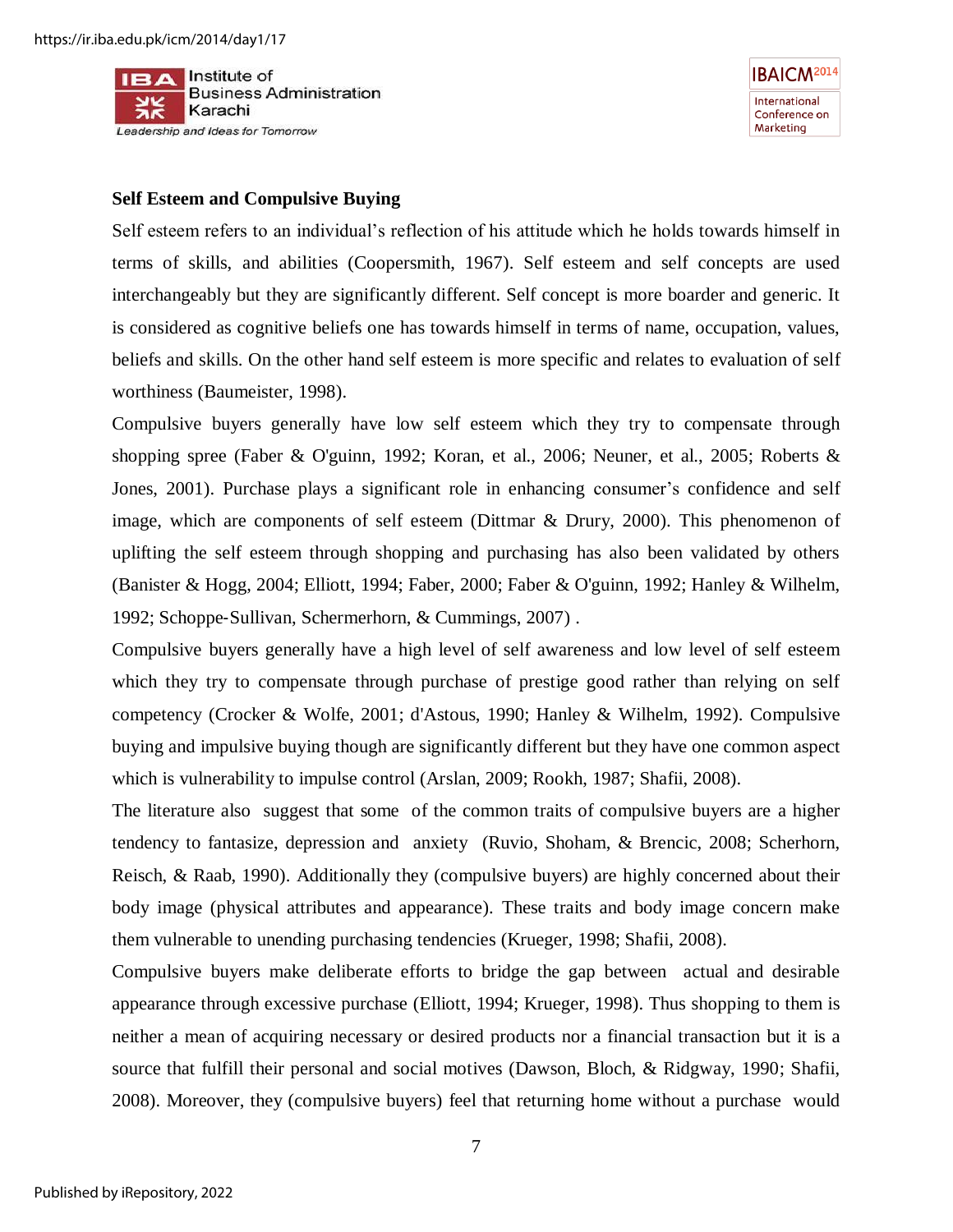

**IBAICM<sup>2014</sup>** International Conference on Marketing

adversity affect their self esteem and people might form an impression that they are incapability of keeping pace with the demands of contemporary society [\(Shafii, 2008\)](#page-23-9).

#### **Influence of others and Materialism**

Interpersonal influence including parents teachers and peers is one of the major causes of materialism [\(Chaplin & John, 2010\)](#page-20-15). Individuals learns rationality from their parents and materialistic attitude through their peers [\(Churchill Jr & Moschis, 1979\)](#page-20-16). Family communication has dual effects. It promotes social orientation and confirmatory which leads to materialism [\(Chaplin & John, 2010;](#page-20-15) [Moore & Moschis, 1981\)](#page-22-16). Parents are the role models for their children and they subconsciously transmit their materialistic values to their children through their behavior and communication [\(Flouri, 2004\)](#page-20-17). Others also found a positive correlation between materialism and family communication, peer communication [\(Flouri, 2004;](#page-20-17) [Goldberg, Gorn,](#page-21-8)  [Peracchio, & Bamossy, 2003;](#page-21-8) [Moore & Moschis, 1981;](#page-22-16) [Roberts, Manolis, & Tanner Jr, 2008\)](#page-23-12).

While validating the relationship of normative influence and materialism, it was again found that peer pressure group plays a significant role in promoting display of wealth tendencies which is a form of materialism [\(Shavitt, Torelli, & Wong, 2009;](#page-23-13) [White & Argo, 2009\)](#page-24-6). However, family as well as peer emotional and psychological support will not transmit materialistic values [\(Chaplin & John, 2010;](#page-20-15) [Kasser, Ryan, Couchman, & Sheldon, 2004\)](#page-21-9).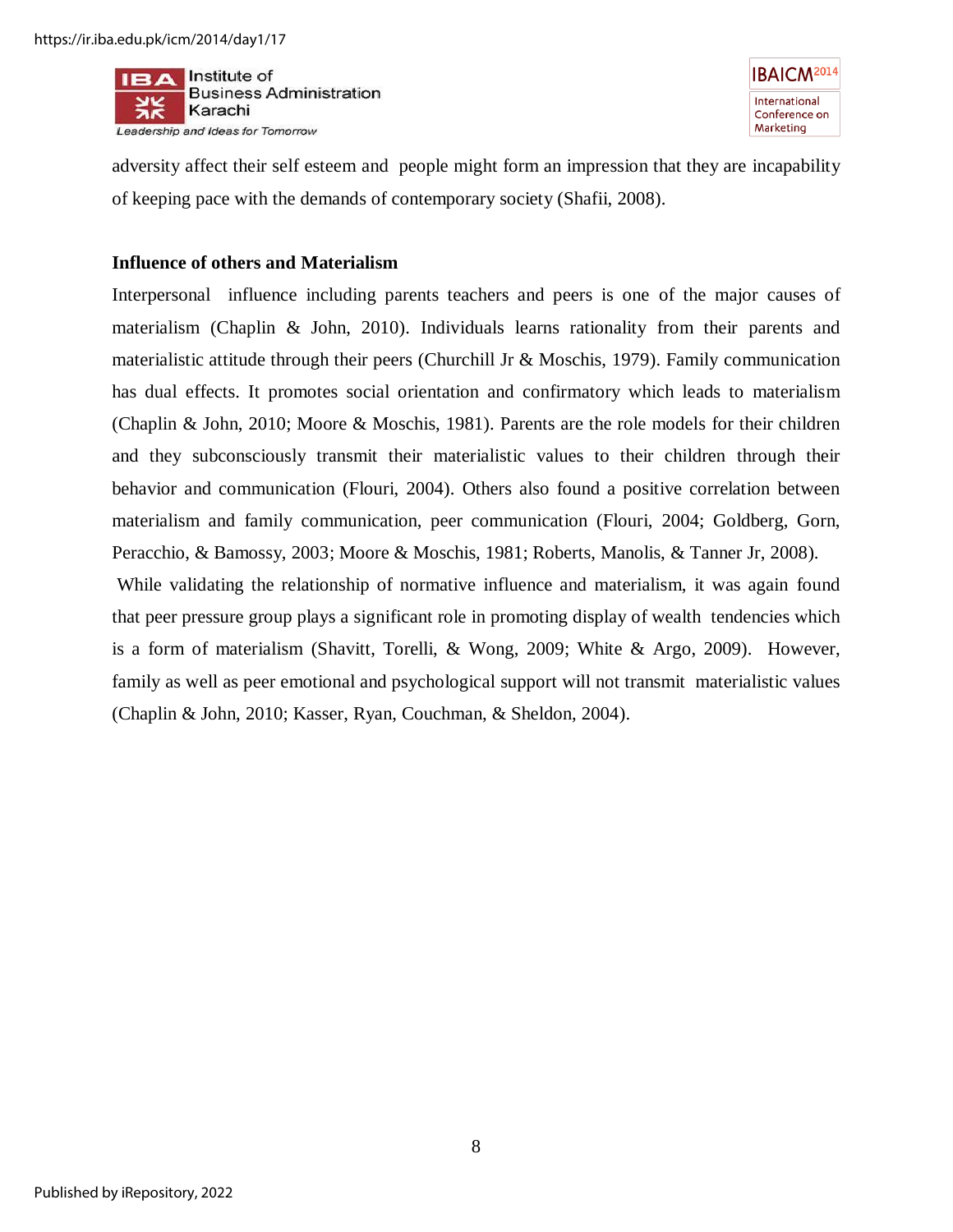

## **Hypotheses**

Based on the above discussions the following hypotheses have been generated:

- $H_1$ : Materialism has a positive relationship with compulsive buying behavior.
- $H<sub>2</sub>$ : Influence of other has a positive relationship with compulsive buying behavior.

**IBAICM<sup>2014</sup>** 

International

Conference on Marketing

- H3: Self esteem has inverse relationship with compulsive buying behavior.
- $H_4$ : Influence of others has a positive relationship with materialism.

## **2. METHODOLOGY**

This study tested a conceptual model based on the Theory of Reasoned Action (TRA) depicted in Figure-1. The conceptual framework shows the relationship between materialism and compulsive buying behavior, influence of others and .compulsive buying behavior, self esteem and compulsive buying behavior and influence of others and compulsive buying behavior.

## **Scale and Measures**

The constructs used for this paper have established reliabilities and have been used in the context similar to this study. These scales were of different types and had different point scales, which were converted to seven point Likert Scale. The summary of the constructs are presented in Table 1:

| Measure             | uthor                                                     | No. of<br>Items | Reliability  |
|---------------------|-----------------------------------------------------------|-----------------|--------------|
| Materialism         | (M.J. Sirgy, 1998)                                        |                 | .836 to .973 |
| <b>Self Esteem</b>  | (Rosenberg, Schooler, Schoenbach,<br>$&$ Rosenberg, 1995) | 10              | .82 to .88   |
| Influence of Others | (Bearden, Netemeyer, & Teel,<br>1989)                     | 10              | .90 to .97   |
| Compulsive Buying   | (Faber & O'guinn, 1992)                                   |                 | 0.60 TO 0.85 |

**Table 1Summary of Scale and Measure**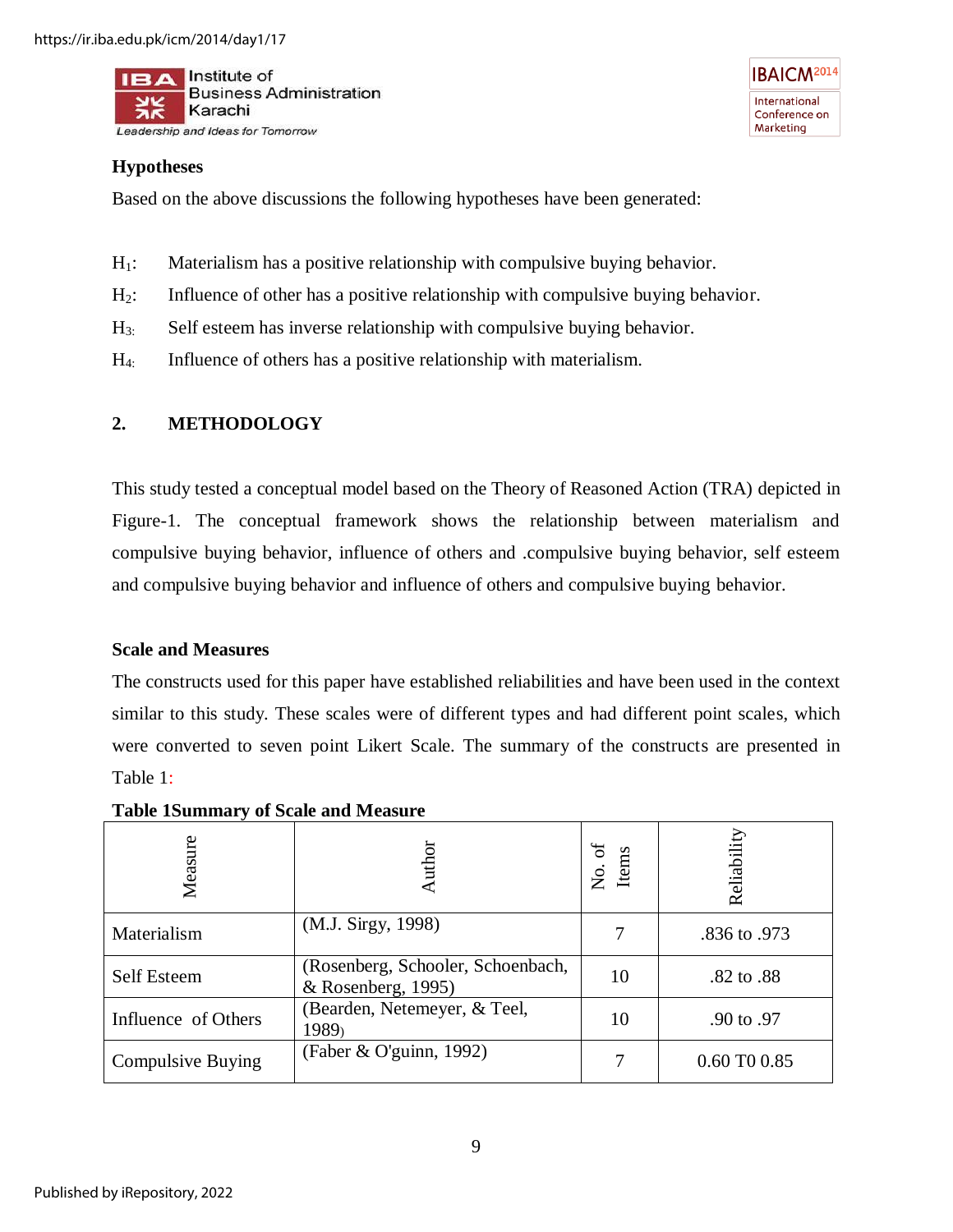

## **Sample and Data Collection**

Mall intercept method which is a kind of convenience sampling was used for collecting the data. The questionnaire was administrated by the pre-appointed enumerators in the selected malls of Karachi. The enumerators visited these malls during different hours and days of the week for survey purpose. For small SEM model a minimum of two hundred respondents has been suggested [\(B. M. Byrne, 2001\)](#page-19-12), therefore the valid sample size of 300 selected for this study fulfill the minimum sample size requirements. Of the total sample size  $(N=300)$ , 56% were males  $(N= 168)$ , and 44% were females  $(N= 132)$ . Respondents' profile is presented in Table No.2.

| <b>Variable</b>       |                   | <b>Number</b> | Percentage |
|-----------------------|-------------------|---------------|------------|
| Gender                | Male              | 168           | 56         |
|                       | Female            | 132           | 44         |
|                       | Up to 18 Years    | 81            | 27         |
|                       | 19 to 29 Years    | 87            | 29         |
| Age                   | 30 to 39 Years    | 57            | 19         |
|                       | 40 to 49 Years    | 45            | 15         |
|                       | At least 50 Years | 30            | 10         |
|                       | Up to Rs.15k      | 75            | 25         |
|                       | 15K to Rs.24K     | 90            | 30         |
| Income                | 25k to Rs.34K     | 66            | 22         |
|                       | 35K to Rs.44K     | 42            | 14         |
|                       | Rs.55K or More    | 27            | 9          |
| <b>Marital Status</b> | Single            | 162           | 54         |
|                       | Married           | 138           | 46         |
|                       | Primary           | 81            | 27         |
|                       | Matric            | 72            | 24         |
| Education             | Inter             | 54            | 18         |
|                       | <b>Bachelors</b>  | 51            | 17         |
|                       | <b>Masters</b>    | 42            | 14         |
|                       | Total             | 300           | 100        |

### **Table 2: Responded Profile**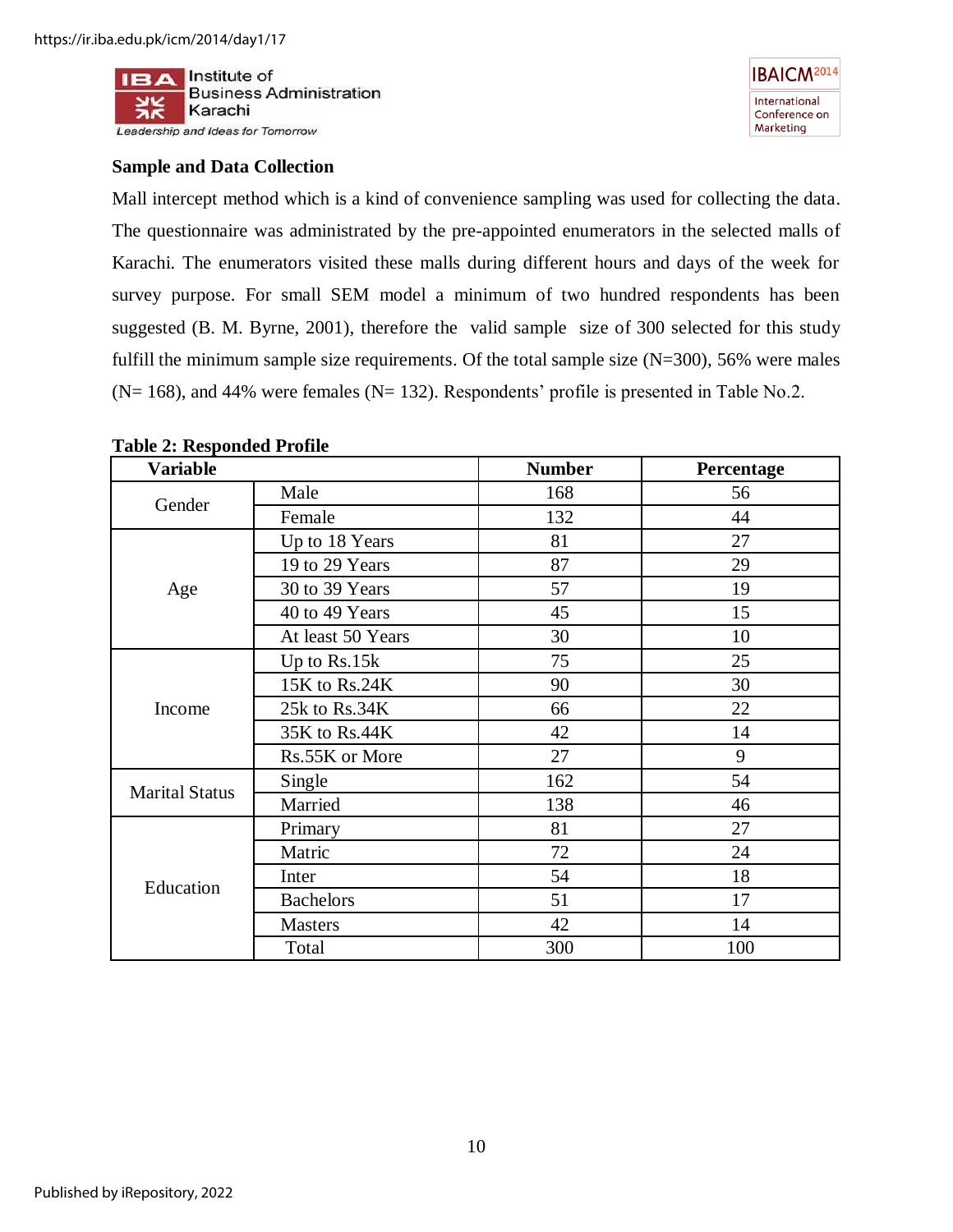

## **Data Analysis Technique**

SPSS-v19 in this study has been used for statistical techniques such as reliability, descriptive and normality analyses [\(D. Byrne, London, & Reeves, 1968;](#page-19-13) [Caballero, Lumpkin, & Madden, 1989\)](#page-19-14). For Structural Equation Modeling (SEM) AMOS- v18 has been used. Structural Equation Model (SEM) is a multivariate approach for assessing theories and testing derived hypotheses simultaneously [\(Hair Jr, Black, Babin, Anderson, & Tatham, 2010\)](#page-21-10).

A multistage procedure recommended for SEM was used in this study [\(Hair Jr, et al., 2010\)](#page-21-10). This is inclusive of Exploratory Factor Analysis, Outliers Detecting, Normality of Data, Reliability of data, Exploratory Factor Analysis (EFA), Confirmatory Factor Analysis (CFA), Validity of Data, and testing overall SEM model [\(Hair Jr, et al., 2010;](#page-21-10) [Leech, Barrett, & Morgan, 2005;](#page-22-17) [Steenkamp & Van Trijp, 1991\)](#page-23-15).

SEM analyses was carried out in two stages [\(Gerbing & Anderson, 1988\)](#page-21-11). Initially CFA for each construct including materialism, influence of others, self esteem, compulsive buying behavior was carried out followed by CFA of the whole model. The following criteria at CFA stage were used for improving the fitness of the mode: (1) Standardized Regression Weight of latent variables  $\geq$  0.40 [\(Singh, 1995\)](#page-23-16), (2) Second was Standardized Residual Covariance  $\lt$  2.58 [\(Joreskog & Sorbom, 1988\)](#page-21-12); and (3) Modification Index < 10 [\(Joreskog & Sorbom, 1988\)](#page-21-12).

The numbers fit indices are more than 20 with no consensus on which to report for assessing the hypothesized model (Meyers et al., 2006). However, the literature have categorized these indices into three categories (Depicted in Table 3) and have suggested to report at least one from each category [\(De Run, 2004;](#page-20-18) [Jalees & deRun, 2013;](#page-21-13) [Meyers, Gamst, & Guarino, 2006\)](#page-22-18)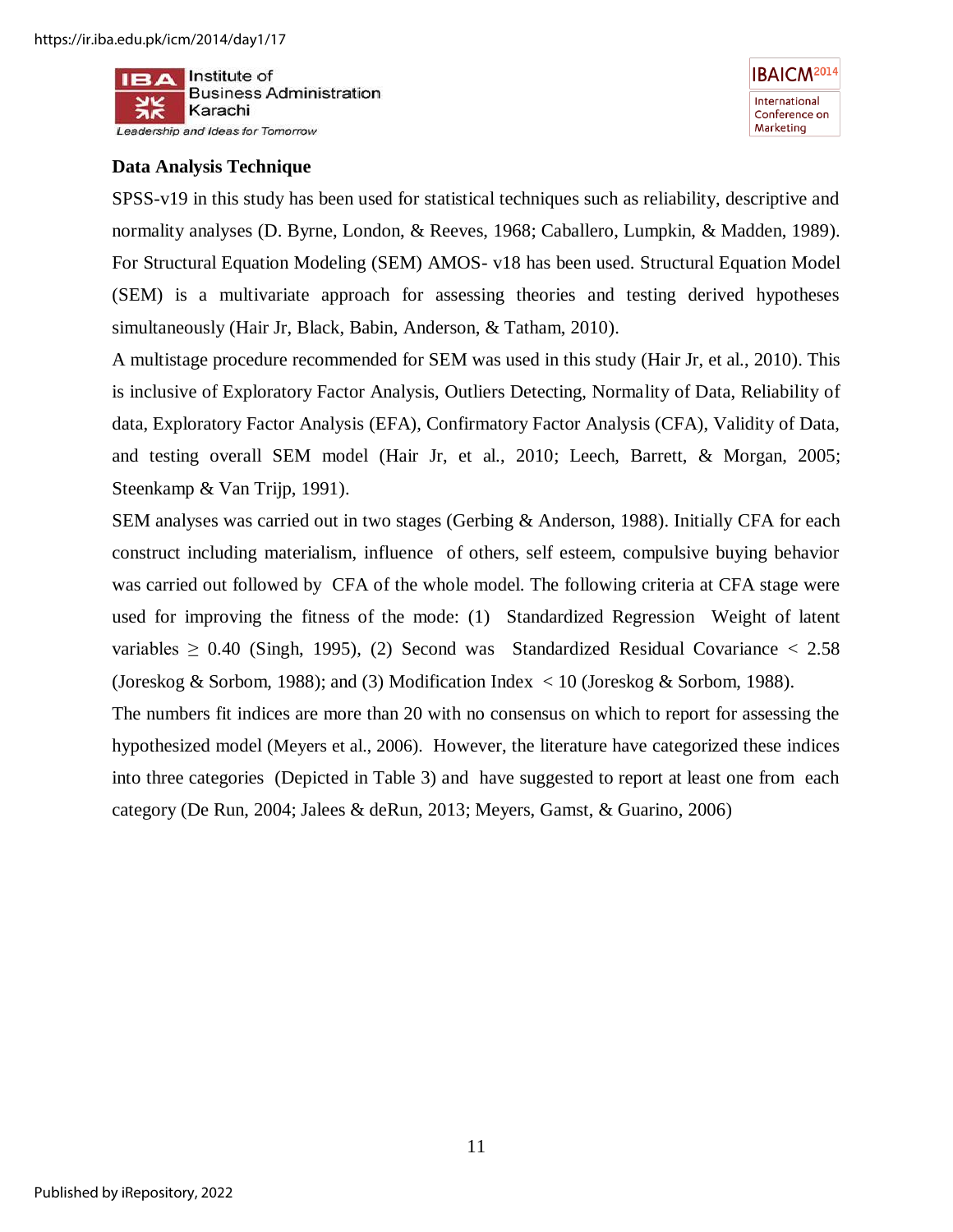



| Fit measures |         |            |       |              |       |
|--------------|---------|------------|-------|--------------|-------|
| Absolute     |         | Relative   |       | Parsimonious |       |
| Test         | Value   | Test       | Value | Test         | Value |
| $\chi$       | P > .05 | CFI        | > 95  | <b>PNFI</b>  | > 50  |
| <b>GFI</b>   | > 90    | <b>NFI</b> | > 90  | <b>PCFI</b>  | > 50  |
| <b>RMSR</b>  | < .05   | IF1        | > 90  |              |       |
| CMIN/df      | < 3.00  | <b>RFI</b> | > 90  |              |       |
| <b>RMSEA</b> | < 10    |            |       |              |       |

## **Table 3 Classification of Fit Measures**

In this paper the following fit indices are reported: (1) Three from Absolute Fit Measures which are Chi Square  $(\chi^2)$ , Relative Chi Square (CMIN/df) and The Root Mean Square Error of Approximation (RMSEA) (2) Two from Relative Fit Measures which are The Comparative Fit Index (CFI), and Normed Fixed Index (NFI), and (3) Another two from Parsimonious Fit Measures which are Parsimony Normed Fit Index (PNFI) and Parsimony Comparative Fit Index (PCFI).

#### **3. RESULTS**

#### **Descriptive and Reliability of Initial Constructs**

The normality of the data was tested by converting all the 300 cases to standardized Z-score and all of them were within the prescribed limit of  $\pm$  3.5 [\(Huang, Lee, & Ho, 2004\)](#page-21-14). Subsequently, reliabilities and other descriptive analyses were carried out which are presented in Table-4.

**Table 4: Descriptive and Reliability of Initial Constructs** 

|                          | Reliability | Mean  | Std.<br>Dev. | ariance | <b>Ske</b><br>mess | Kurtosis |
|--------------------------|-------------|-------|--------------|---------|--------------------|----------|
| Self Esteem              | 0.710       | 5.737 | 0.732        | 0.536   | $-0.635$           | 0.866    |
| <b>Compulsive Buying</b> | 0.832       | 5.209 | 0.960        | 0.922   | $-0.501$           | $-0.033$ |
| Materialism              | 0.714       | 5.220 | 0.850        | 0.723   | $-0.461$           | $-0.026$ |
| Influence of Others      | 0.850       | 5.110 | 0.932        | 0.868   | $-0.415$           | 0.363    |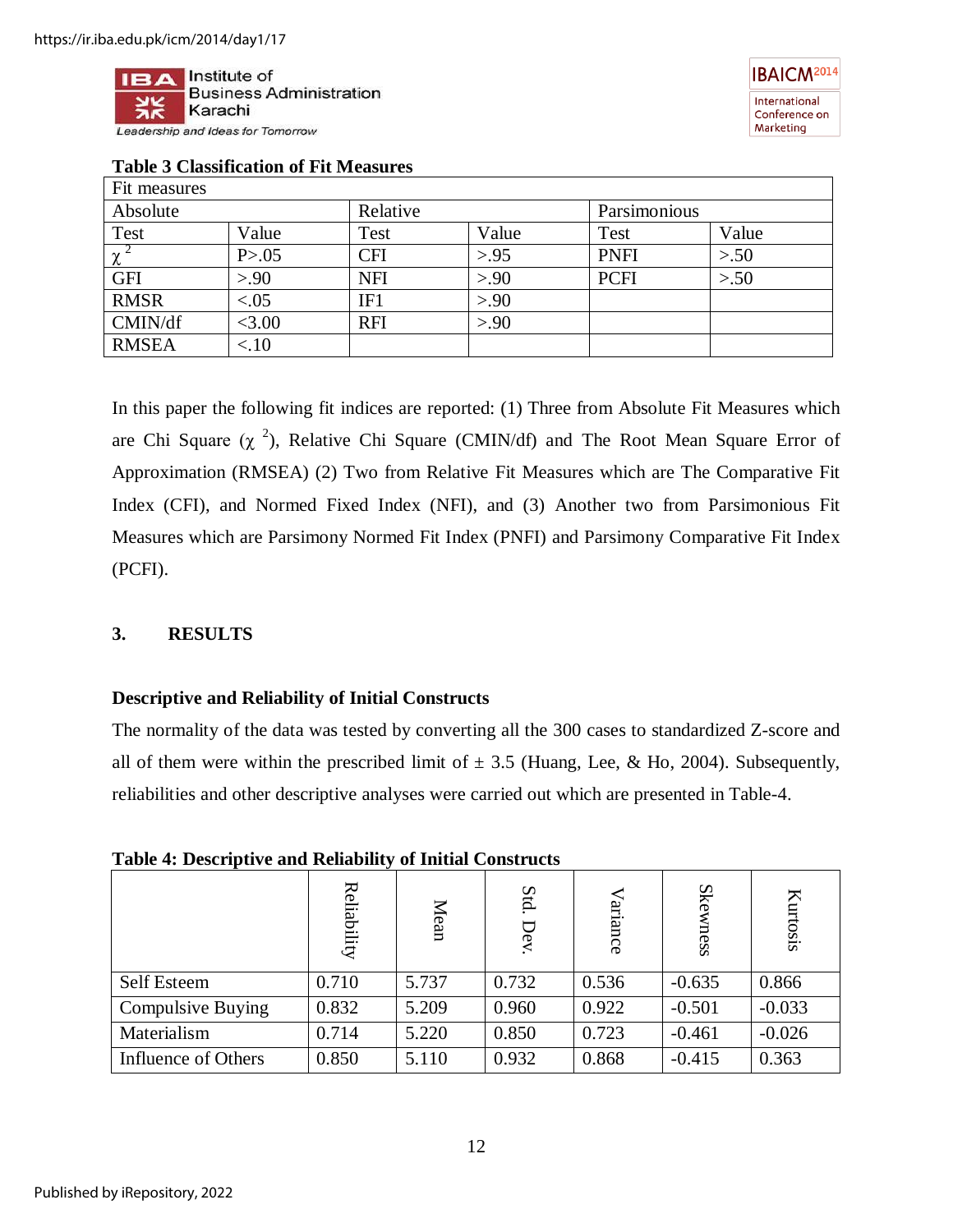$II = A$  Institute of **Business Administration** Karachi Leadership and Ideas for Tomorrow



Table-4 shows that the reliably of influence of others was the highest ( $\alpha$ =.850, M= 5.110, SD= 0.932) followed by compulsive buying (α=.832, M= 5.209, SD= 0.960), materialism (α=.0.714**,**  M= 5.220, SD= 0.850) and self esteem ( $\alpha$ =.710, M= 5.220 SD= 0.732). All these values are within the acceptable range indicating reasonable internal consistency and reliability [\(Leech, et](#page-22-17)  [al., 2005\)](#page-22-17). Skewness and Kurtosis for each construct is within the range of  $\pm 1.5$ , which further reinforces data's normal tendency [\(B. M. Byrne, 2001;](#page-19-12) [Hair Jr, et al., 2010\)](#page-21-10).

#### **Exploratory Factor Analysis**

Prior to applying Principal factor analysis with Varimax Rotation the data were tested to ascertain whether it meets the requirements such as independent sampling, linear relationships, and moderate correlation. Final results are summarized in Table 5.

|                    | Original | Kaiser- | <b>Barley Test</b> | Cumulative | Items    |
|--------------------|----------|---------|--------------------|------------|----------|
| Construct          | items    | Meyer   | of Sphercity       | Factor     | Retained |
|                    |          | Olkin   |                    | loading    |          |
| <b>Self Esteem</b> | 10       | 0.798   | 583.027            | 55.255%    |          |
| Influence of Other | 10       | 0.840   | 576.988            | 50.033%    |          |
| Materialism        |          | 0.798   | 366.475            | 52.728%    |          |
| Compulsive Buying  | 10       | 0.847   | 974.204            | 53.6430%   |          |

**Table 5: Summarized Results of Exploratory Factor Analysis** 

Table -5 column one shows the number of items at initial stage, and column shows the numbers of items retained after EFA stage.

## **Convergent Validity**

Since the goodness of fit indexes were meeting the required criteria and factor loadings of all the indicator variables were greater than 0.40 (Refer to Figure 2), therefore the data has convergent validity [\(Hsieh & Hiang, 2004;](#page-21-15) [Shammout, 2007\)](#page-23-17).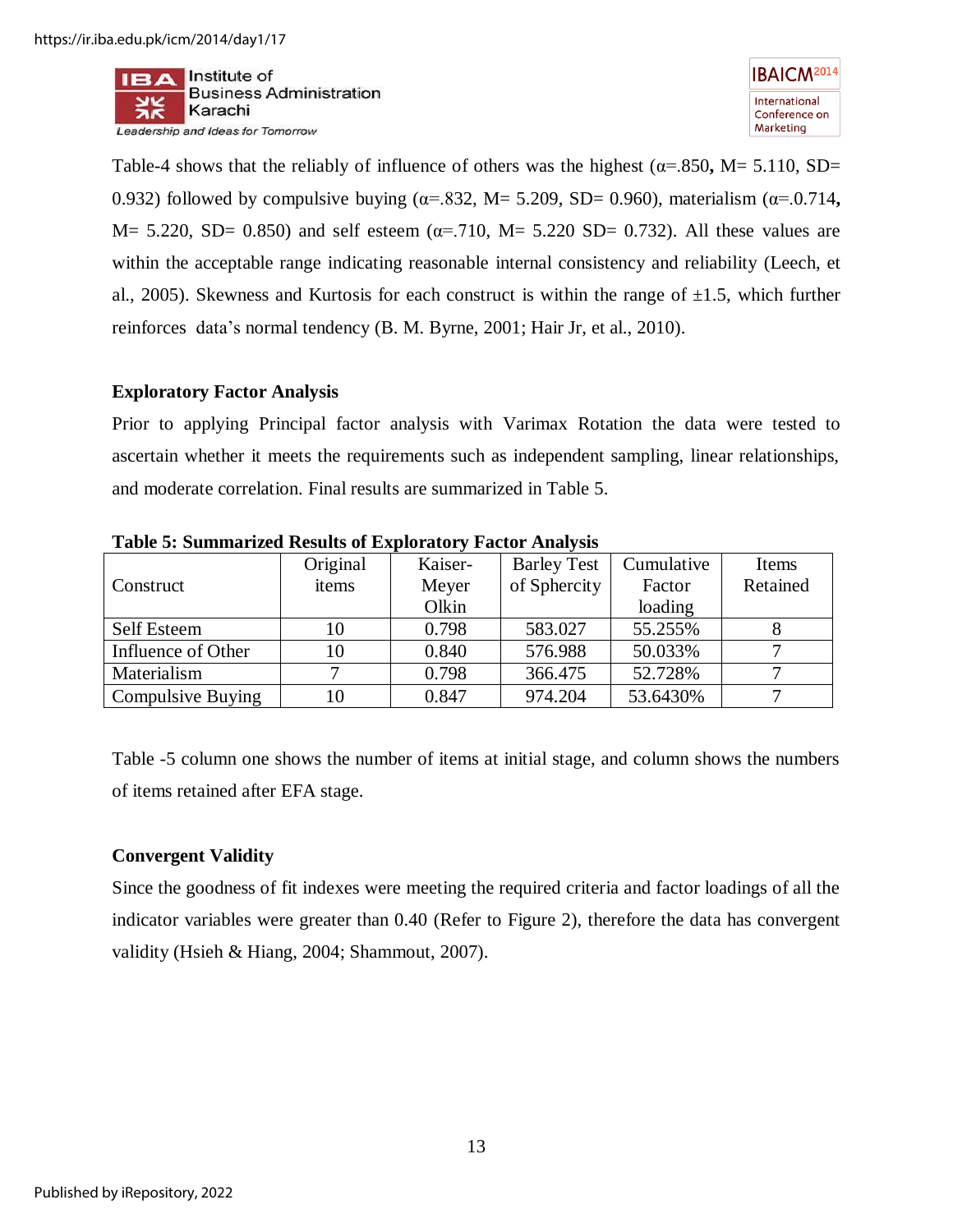

## **Discriminant validity**

Uniqueness of the variables was tested through Discriminant validity (Hair et al. 2010) by taking the correlations of all the constructs on one to one basis. Correlation of each pair should be less than 0.85 [\(Kline, 2005;](#page-21-16) [Shammout, 2007\)](#page-23-17). The inter item correlation results suggests that the data fulfill Discriminant validity requirement, which are presented in Table 5.

| Correlations                            |                            |        |       |        |       |
|-----------------------------------------|----------------------------|--------|-------|--------|-------|
|                                         |                            | $SE_T$ | INF_T | $CB_T$ | $M_T$ |
|                                         | <b>Pearson Correlation</b> |        | .308  | .209   | .186  |
| Self Esteem (SE_T)                      | Sig. (2-tailed)            |        | .000  | .000   | .001  |
|                                         | N                          | 300    | 300   | 300    | 300   |
|                                         | <b>Pearson Correlation</b> | .308   |       | .285   | .297  |
| Influence<br>of<br>Others<br>$(INF_T)$  | Sig. (2-tailed)            | .000   |       | .000   | .000  |
|                                         | N                          | 300    | 300   | 300    | 300   |
| Compulsive<br><b>Buying</b><br>$(CB_T)$ | <b>Pearson Correlation</b> | .209   | .285  |        | .236  |
|                                         | Sig. (2-tailed)            | .000   | .000  |        | .000  |
|                                         | N                          | 300    | 300   | 300    | 300   |
|                                         | <b>Pearson Correlation</b> | .186   | .297  | .236   | 1     |
| Materialism $(M_T)$                     | $Sig. (2-tailed)$          | .001   | .000  | .000   |       |
|                                         | N                          | 300    | 300   | 300    | 300   |

#### **Table 6: Inter item Correlation**

\*\*. Correlation is significant at the 0.01 level (2-tailed).

Table 5 shows that all the relationships were significant at the 0.01 level (2-tailed). The correlation of influence of others ( $M = 5.110$ ,  $SD = 0.932$ ,  $N = 300$ ) and materialism ( $M = 5.220$ ,  $SD = 0.855$ ) with, r (300) = .308, p = 0.0<.0.01, was the strongest and the weakest was of self esteem (M = 5.732, SD = 0.732, N = 300) and Materialism (M = 5.220, SD = 0.855) with, r  $(300) = .186$ ,  $p = 0.0 < .0.01$ .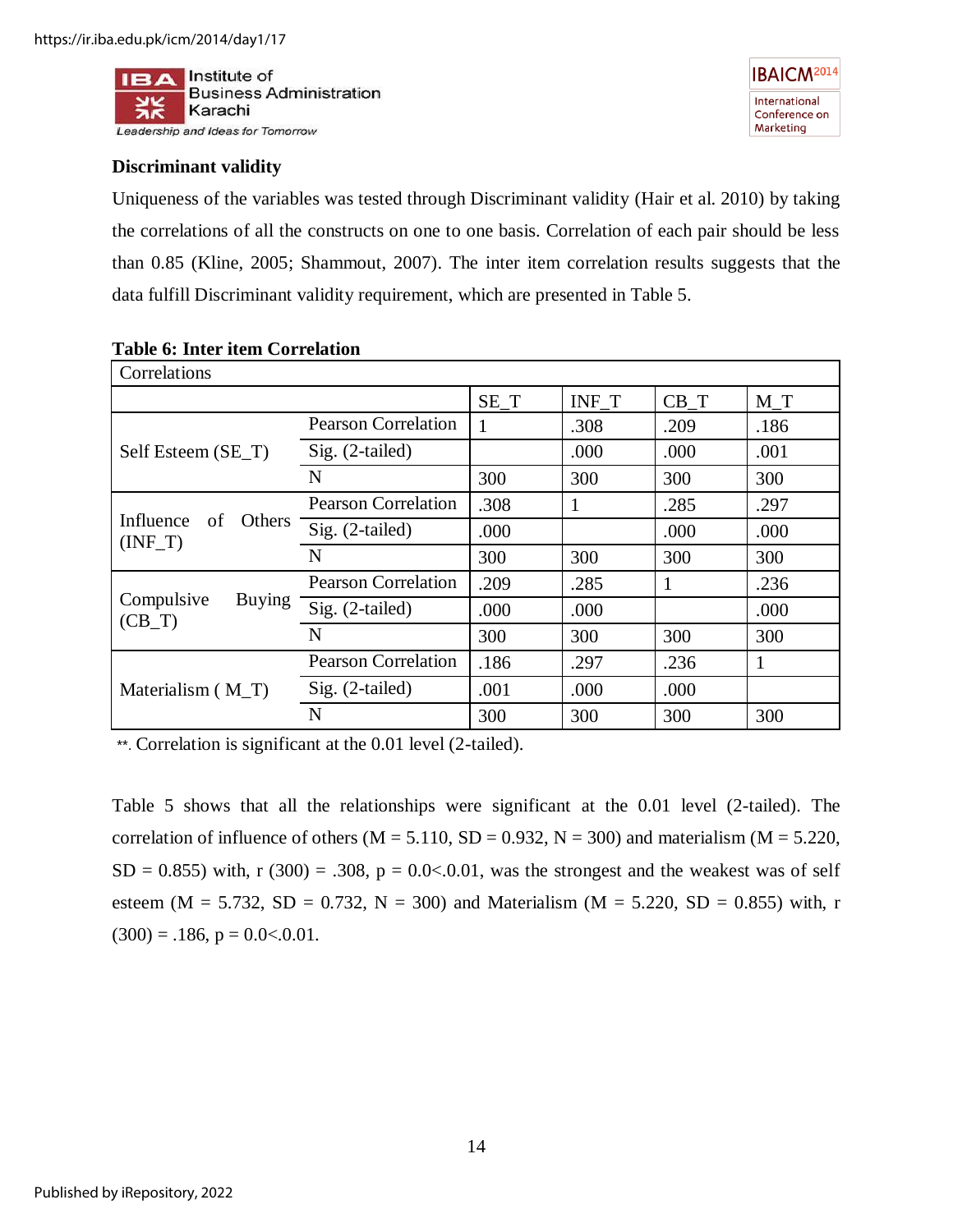

## **Confirmatory Factor Analysis**

In CFA the factors and items (indicators) are tested based on theory therefore it is also known as a test for measuring theories (Hair et al, 2006, p. 747). The summarized CFA results of the four constructs are presented in Table 7.

| <b>Construct</b>         | <u>يع</u><br>Square<br>$\mathfrak{D}$ | Deg.<br>$\mathfrak{g}$<br>Freedom | Probability | <b>CMIN/df</b><br>$\mathfrak{D}$ | <b>RIMES</b><br>$\begin{pmatrix} \mathbf{A} \\ \mathbf{B} \end{pmatrix}$ | $\Omega$<br>$\left($ | HH<br>$\Theta$ | <b>PNFI</b><br>$\widehat{O}$ |
|--------------------------|---------------------------------------|-----------------------------------|-------------|----------------------------------|--------------------------------------------------------------------------|----------------------|----------------|------------------------------|
| Materialism              | 0,736                                 | $\overline{2}$                    | 0,692       | 0,3680                           | 0.000                                                                    | 1.000                | 0.997          | 0.668                        |
| Influence of others      | 30.134                                | 40                                | 0.068       | 1.507                            | 0.041                                                                    | 0.977                | 0.960          | 0.332                        |
| Self Esteem              | 0.033                                 | $\overline{2}$                    | 0.984       | 0.00                             | 0.00                                                                     | 1.0                  | 1.000          | 0.333                        |
| <b>Compulsive Buying</b> | 18.685                                | 9                                 | 0.029       | 2.070                            | 0.790                                                                    | 0.979                | 0.960          | 0.576                        |
| Criteria                 | Low                                   | n/a                               | < 0.05      | < 5.0                            | > 0.10                                                                   | > 0.95               | > 0.50         | > 0.50                       |

## **Table 7: Confirmatory Factor Analysis**

Source: Meyers *et al.,* (2006) A=absolute, B= Relative, C= Parsimonious

Factor loading for each observed variable is at least 0.40, and standardized residual are below  $\pm 2.58$  hence meeting the minimum requirements (Hair Jr. *et al.*, 2007). All the Fit indices are also within/close to the prescribed limits (See Table 7). In view of the satisfactory results of CFA, the overall model was tested, which is discussed in subsequent section.

## **Overall Model**

The overall SEM model comprises of three exogenous models including self esteem, influence of others, materialism and one endogenous model compulsive buying behavior. The overall final model is depicted in Figure 2.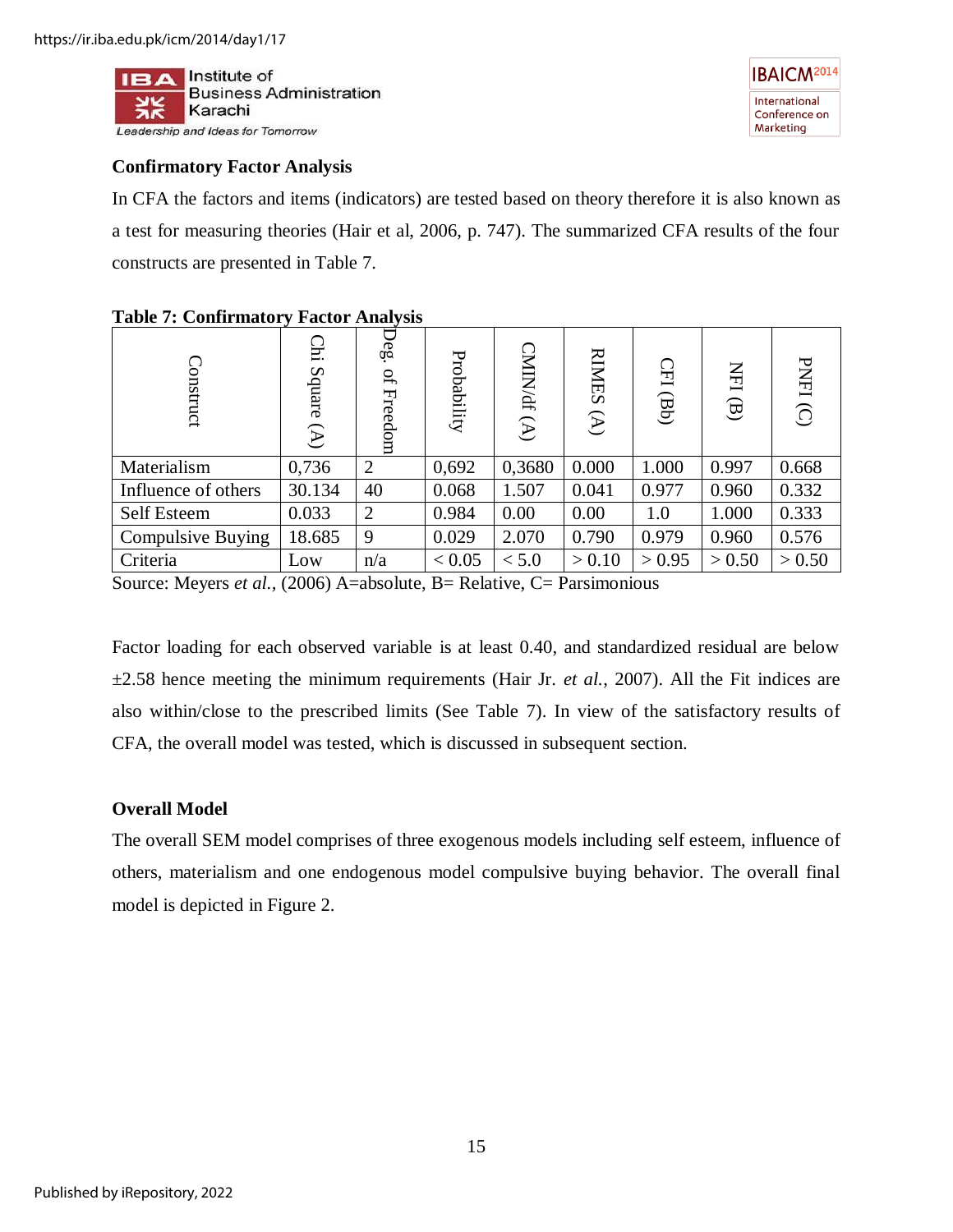

#### **Figure 2: Final SEM Model**

Figure 2 for the overall model shows that each observed variable is exceeding the minimum requirement of factor loading of 0.40. Moreover, standardized residual were below  $\pm$ 2.58 (Hair [Jr., Anderson, Tatham, & Black, 2007\)](#page-21-17). All the Fit Measures are within the prescribed limits, which are discussed in the following paragraph.

.

The Chi Square value was significant (x2 = 98.403, DF = 74, p=  $0.030 < .05$ ). The CMIN/df (Relative  $\chi$ 2/df) was 1.330 < 5. The Root Mean Square Error of Approximation (RMSEA) =  $0.033 < 0.08$  and Goodness of Fit Index (GFI) = 0.957> 0.90 meet both the absolute of goodnessof-fit and badness-of-fit criteria. The Comparative Fit Index (CFI) =  $0.966 > 0.900$  and Normed Fixed Index (NFI) =  $0.966 > 0.900$  meet Relative Fit Measures. Whereas Parsimony Adjusted Normed Fit Index (PNFI)  $=0.744 > 0.50$  and Parsimony Comparative Fit Index (PCFI) = 0.786 > 0.50 meets Parsimonious Fit measure. Thus the CFA results indicate that the overall hypothesized model is a good fit.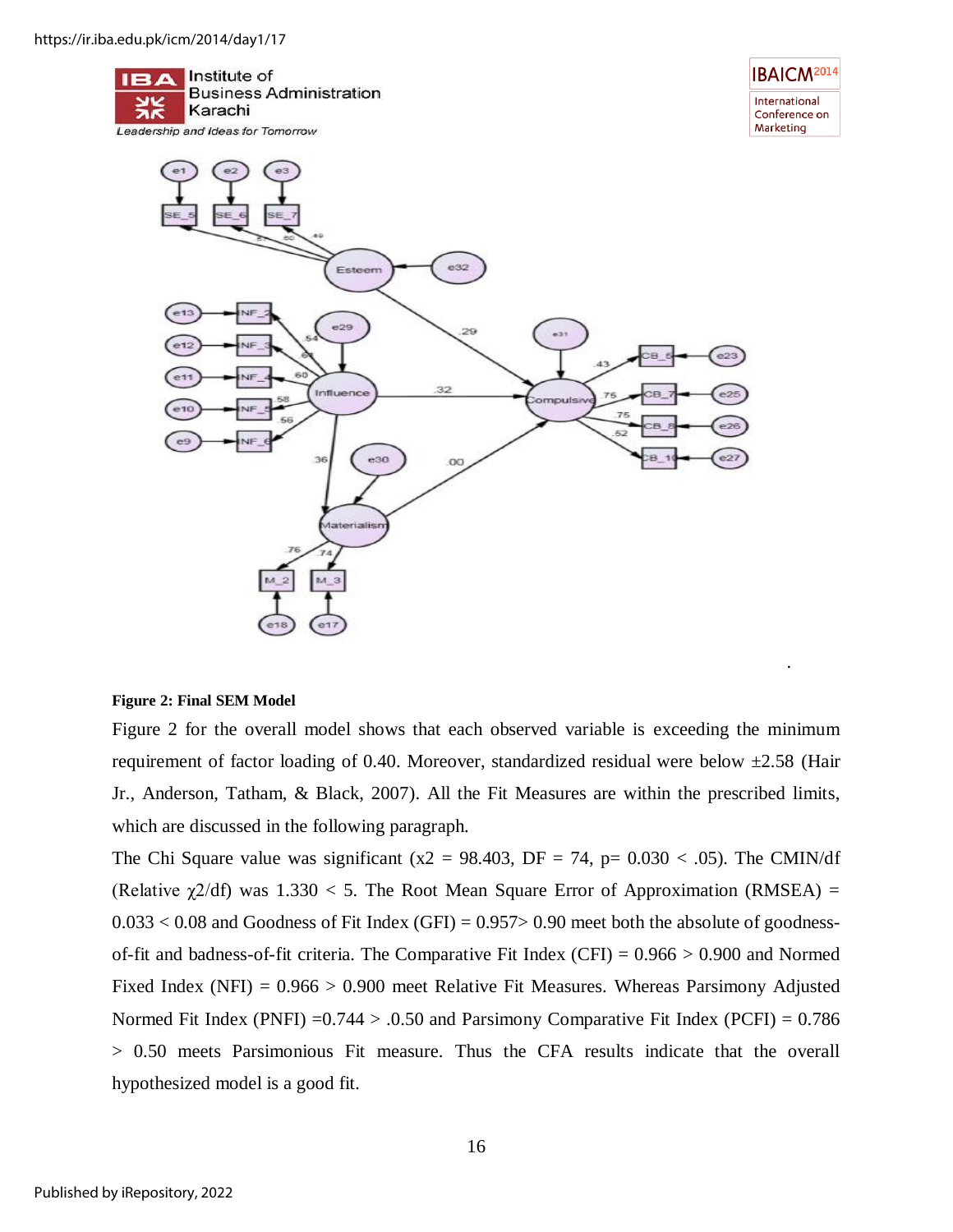

## **Hypothesized Results**

The SEM model discussed above shows that of the three hypotheses two were accepted, and one was rejected. The summarized results are presented in Table 8

| $=$ $\frac{1}{2}$ $\frac{1}{2}$ $\frac{1}{2}$ $\frac{1}{2}$ $\frac{1}{2}$ $\frac{1}{2}$ $\frac{1}{2}$ $\frac{1}{2}$ $\frac{1}{2}$ $\frac{1}{2}$ $\frac{1}{2}$ $\frac{1}{2}$ $\frac{1}{2}$ $\frac{1}{2}$ $\frac{1}{2}$ $\frac{1}{2}$ $\frac{1}{2}$ $\frac{1}{2}$ $\frac{1}{2}$ $\frac{1}{2}$ $\frac{1}{2}$ $\frac{1}{2$ |         |             |         |      |         |       |
|------------------------------------------------------------------------------------------------------------------------------------------------------------------------------------------------------------------------------------------------------------------------------------------------------------------------|---------|-------------|---------|------|---------|-------|
|                                                                                                                                                                                                                                                                                                                        |         |             | $SRW^*$ | SЕ   | CR.     |       |
| Materialism                                                                                                                                                                                                                                                                                                            | ⊂---    | Influence   | .359    | .098 | 4.254   | 0.001 |
| Compulsive                                                                                                                                                                                                                                                                                                             | $-$ --- | Esteem      | .292    | .147 | 3.088   | 0.002 |
| Compulsive                                                                                                                                                                                                                                                                                                             | ⊂---    | Influence   | .321    | .104 | 3.550   | 0.001 |
| Compulsive                                                                                                                                                                                                                                                                                                             |         | Materialism | $-.001$ | .083 | $-.014$ | 0.989 |

#### **Table 8 Summary of Hypothesized Relationships**

\*Standardized Regression Weight

## **4. DISCUSSIONS AND CONCLUSION**

This model based on the Theory of Reason Action (TRA) has been successfully extended in the domain of compulsive buying behavior, perhaps for the first time in Pakistan. The apprehension of the author of TRA that this theory will run into problems if extended to other culture and countries have been removed [\(Jalees & Run, 2013\)](#page-21-4)

The incidences of compulsive buying has increased quite significantly in last few years all over the world due to which concerned of researcher on this issue has also increased significantly [\(Koran, et al., 2006;](#page-21-1) [Neuner, et al., 2005;](#page-22-3) [Ridgway, et al., 2008\)](#page-22-4). Thus this model tested empirically through SEM will help in understanding the compulsive buying behavior of Pakistan and other nations with similar culture. Of the four hypotheses three were substantiated (Refer to Table 8) and one was rejected, which are discussed in the following paragraphs.

The hypothesis one on the effect of materialism  $(M = 5.220, SD = 0.850)$  on compulsive buying behavior (M= 5.209, SD= 0.960) was rejected (SRW= - 0.001. CR= 0.014, P= 0.989 < 0.01). This result is inconsistent to earlier studies that found materialism and compulsive buying behavior have strong and significant relationship [\(Belk, 1985;](#page-19-0) [M Joseph Sirgy, 2012;](#page-23-4) [Tan, et al.,](#page-23-5)  [2006\)](#page-23-5). It has also been reported in earlier studies that materialistic people are more concerned about their self image therefore they buy excessively whether they are in the need of the products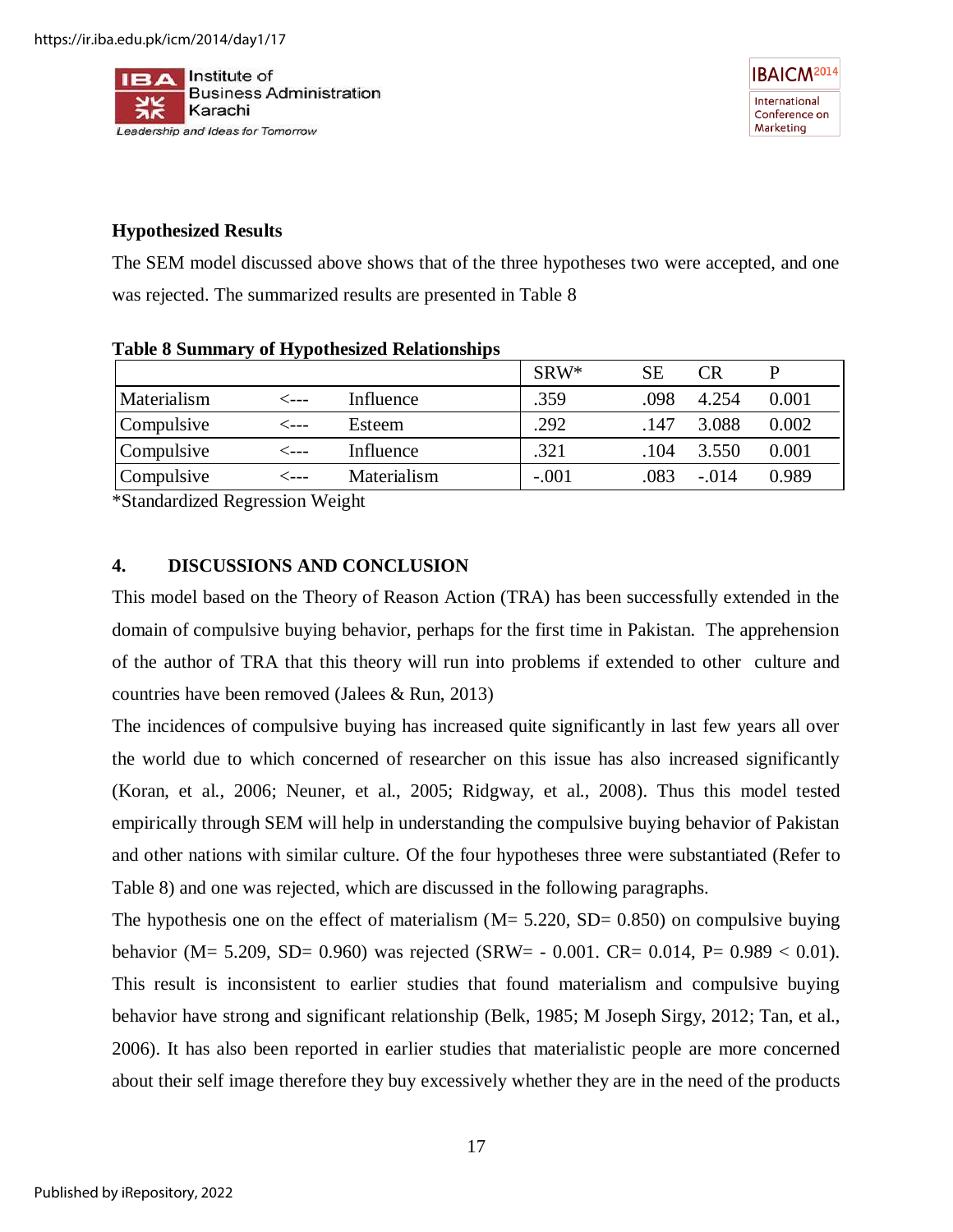$II = A$  Institute of **Business Administration** Karachi Leadership and Ideas for Tomorrow

or not [\(Belk, 1985;](#page-19-0) [M Joseph Sirgy, 2012;](#page-23-4) [Tan, et al., 2006\)](#page-23-5). Others also found that materialism is a strong predictor of compulsive buying, and they also contended that compulsive buyers resort to excessive buying to bridge the gap between actual-self and desired self- image [\(Dittmar, 2005;](#page-20-3) [Quoquab, et al., 2013;](#page-22-12) [Roberts & Jones, 2001;](#page-23-6) [Xu, 2008\)](#page-24-4).

Hypothesis two results shows that influence of others  $(M = 5.110, SD = 0.932)$  has a positive and significant effect (SRW=  $0.321$  CR= 3.550, P=  $0.001 > 0.01$ ) on compulsive buying behavior  $(M= 5.209, SD= 0.960)$ , which is consistent to earlier literature [\(Ariely & Levav, 2000;](#page-19-6) Kropp, et [al., 2005\)](#page-21-6). The literature also suggests that normative susceptibility and informative susceptibility, which are components of influence of others, as a whole and individually leads towards excessive buying [\(Ariely & Levav, 2000;](#page-19-6) [Kropp, et al., 2005\)](#page-21-6)

Hypothesis three on the inverse effect of self esteem ( $M = 5.732$ ,  $SD = 0.732$ ,  $N = 300$ ) on compulsive buying behavior ( $M = 5.220$ ,  $SD = 0.850$ ,  $N = 300$ ) was rejected ( $SRW = 0.292$ .  $CR=3.088$ ,  $P=$ ,  $0.02< 0.01$ ). Contrary to this findings the literature suggests that compulsive buyers generally have low self esteem which they try to compensate through shopping spree [\(Faber & O'guinn, 1992;](#page-20-0) [Koran, et al., 2006;](#page-21-1) [Neuner, et al., 2005;](#page-22-3) [Roberts & Jones, 2001\)](#page-23-6). Additionally, studies shows that compulsive consumer perception is that purchase helps in enhancing their confidence and self image, which are components of self esteem [\(Dittmar &](#page-20-8)  [Drury, 2000\)](#page-20-8). This phenomenon of uplifting the self esteem through shopping and purchasing has also been validated by others [\(Banister & Hogg, 2004;](#page-19-9) [Elliott, 1994;](#page-20-11) [Faber, 2000;](#page-20-1) [Faber &](#page-20-0)  [O'guinn, 1992;](#page-20-0) [Hanley & Wilhelm, 1992;](#page-21-2) Schoppe‐[Sullivan, et al., 2007\)](#page-23-7). It may be pointed out that compulsive and impulsive buyers behaviors are significantly different except one common aspect which is vulnerability to impulse control while shopping [\(Arslan, 2009;](#page-19-10) [Rookh, 1987;](#page-23-8) [Shafii, 2008\)](#page-23-9).

Hypothesis four on the relationship between influence of others  $(M = 5.110, SD = 0.932)$  and materialism ( $M = 5.220$ ,  $SD = 0.850$ ) was revalidated ( $SRW = 0.359$ .  $CR = 4.254$ ,  $P = 0.01 < 0.01$ ) which is consistent to some and inconsistent to others studies. For example in some studies it has been found that interpersonal influence has direct effect on materialism [\(Chaplin & John, 2010;](#page-20-15) [Roberts, et al., 2008\)](#page-23-12), while in other studies it has been found that influence of others have an effect on self esteem but no effect on materialism [\(Chaplin & John, 2010;](#page-20-15) [Kasser, et al., 2004\)](#page-21-9).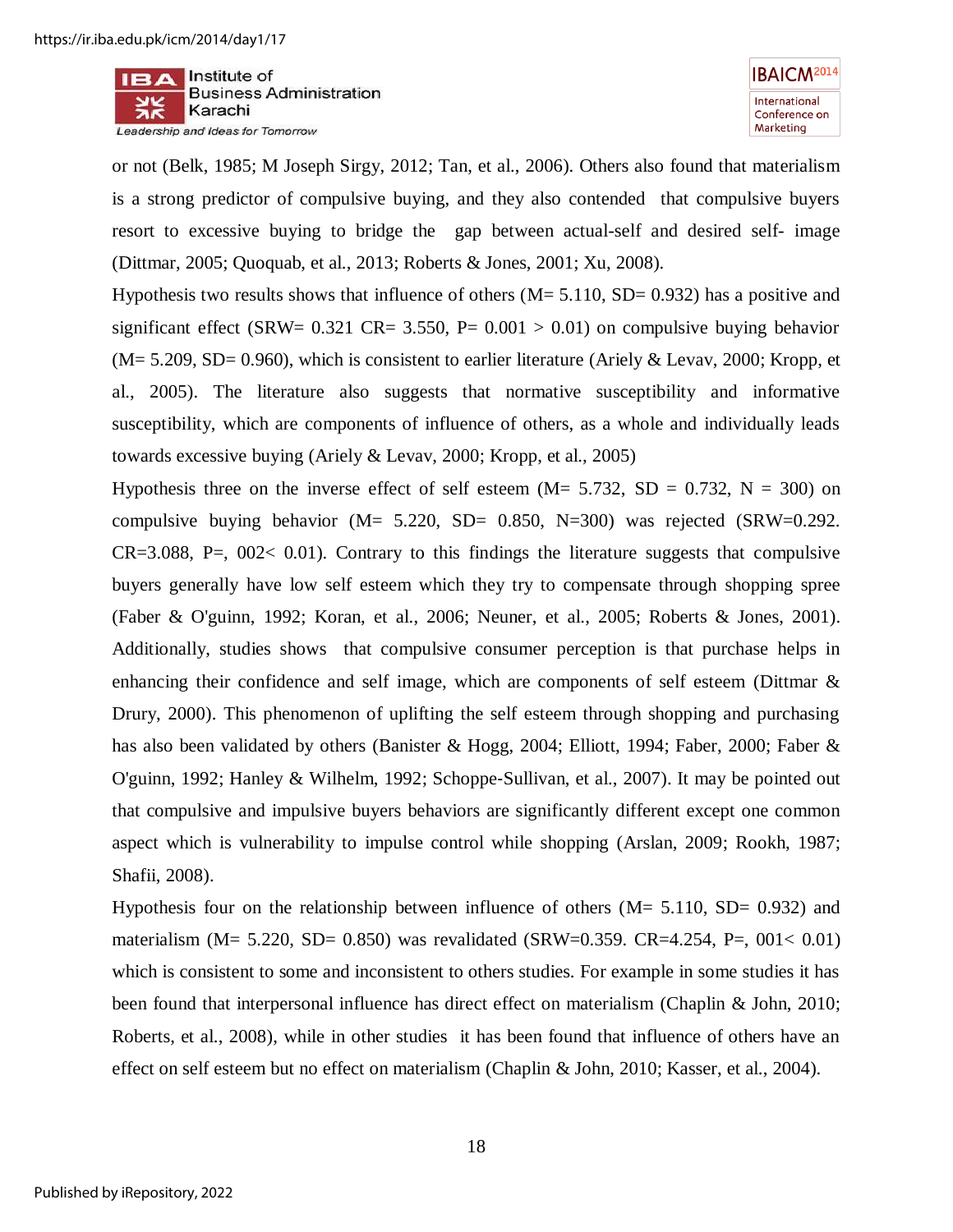



#### **Limitation and Future Research**

This study was limited to one city Karachi only. Future studies could be extended to other studies of Pakistan as well, especially considering that she (Pakistan) has a rich and ethnically diversified culture. Additionally affect of culture and impulsive buying behavior could also be incorporated in the conceptual framework of future studies

### REFERENCE

- <span id="page-19-2"></span>Albarracin, D., Johnson, B. T., Fishbein, M., & Muellerleile, P. A. (2001). Theories of reasoned action and planned behavior as models of condom use: a meta-analysis. *Psychological Bulletin, 127*(1), 142.
- <span id="page-19-3"></span>Aleassa, H. M. (2009). *Investigating Consumers' Software Piracy Using An Extended Theory Of Reasoned Action.* Unpublished Doctor of Philosphy, Southern Illinois University Carbondale, Carbondale.
- <span id="page-19-5"></span>Allen, W. S. (1965). *Vox Latina*. Cambridge: University Press.
- <span id="page-19-6"></span>Ariely, D., & Levav, J. (2000). Sequential choice in group settings: Taking the road less traveled and less enjoyed. *Journal of consumer Research, 27*(3), 279-290.
- <span id="page-19-10"></span>Arslan, C. (2009). Anger, self-esteem, and perceived social support in adolescence. *Social Behavior and Personality: an international journal, 37*(4), 555-564.
- <span id="page-19-4"></span>Bandura, A. (1986). Social foundations of thought and action. *Englewood Cliffs, NJ*.
- <span id="page-19-9"></span>Banister, E. N., & Hogg, M. K. (2004). Negative symbolic consumption and consumers' drive for self-esteem: The case of the fashion industry. *European Journal of Marketing, 38*(7), 850-868.
- <span id="page-19-8"></span>Baumeister, R. F. (Ed.). (1998). *The self*. New York: : Random House
- <span id="page-19-11"></span>Bearden, W. O., Netemeyer, R. G., & Teel, J. E. (1989). Measurement of consumer susceptibility to interpersonal influence. *Journal of consumer research*, 473-481.
- <span id="page-19-7"></span>Bearden, W. O., Netemeyer, R. G., & Teel, J. E. (1990). Further validation of the consumer susceptibility to interpersonal influence scale. *Advances in consumer research, 17*(1), 770-776.
- <span id="page-19-0"></span>Belk, R. W. (1985). Materialism: Trait aspects of living in the material world. *Journal of consumer Research*, 265-280.
- <span id="page-19-12"></span>Byrne, B. M. (2001). *Structural Equation Modeling wih AMOS Basic Concepts, Application and Programming* New Jersey: Lawerence Erlbaum Associates.
- <span id="page-19-13"></span>Byrne, D., London, O., & Reeves, K. (1968). The effects of physical attractiveness, sex, and attitude similarity on interpersonal attraction1. *Journal of personality, 36*(2), 259-271.
- <span id="page-19-14"></span>Caballero, M. J., Lumpkin, J. R., & Madden, C. S. (1989). Using physical attractiveness as an advertising tool: An empirical test of the attraction phenomenon. *Journal of Advertising Research*.
- <span id="page-19-1"></span>Carver, C. S., & Baird, E. (1998). The American dream revisited: Is it what you want or why you want it that matters? *Psychological Science, 9*(4), 289-292.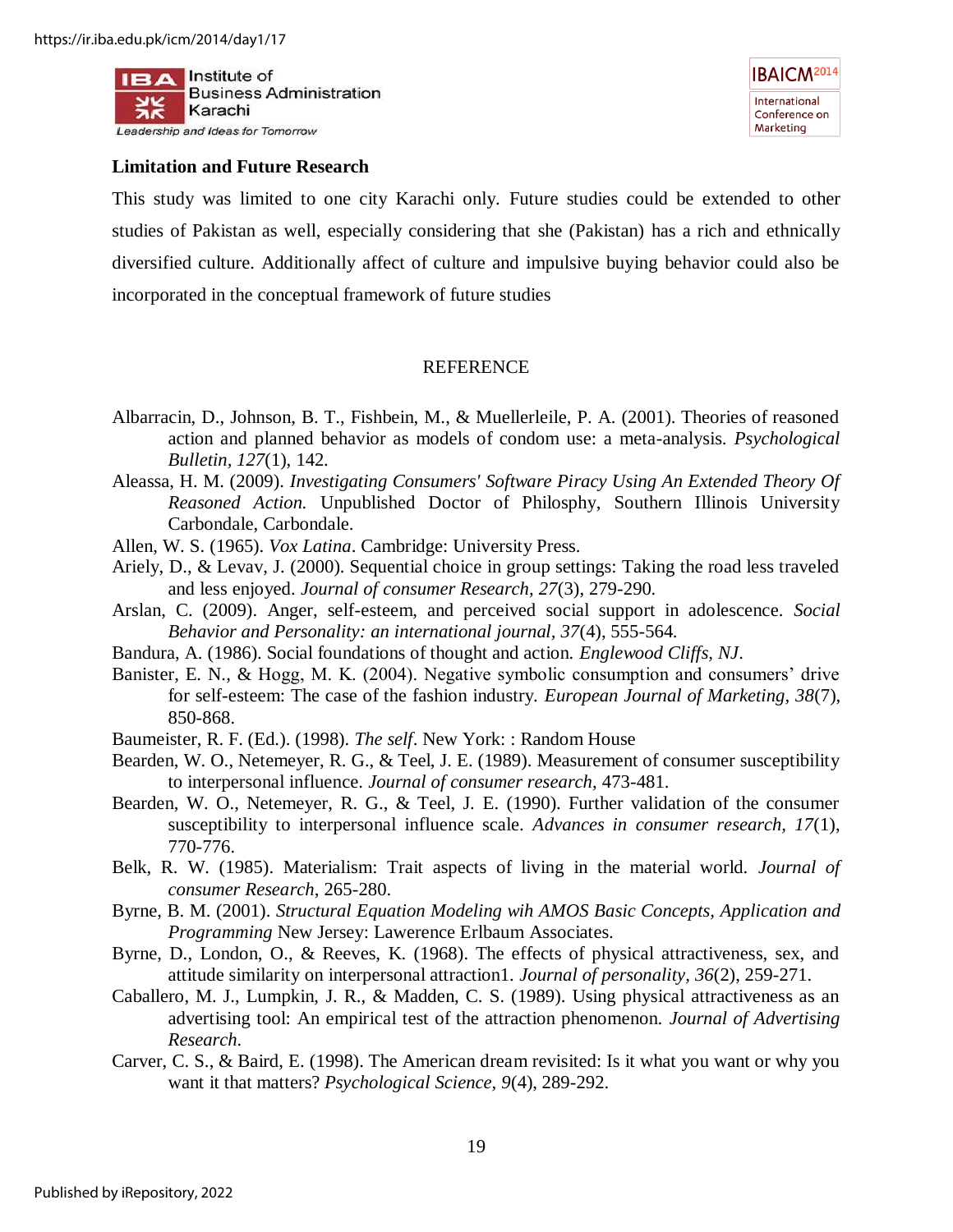

- <span id="page-20-15"></span>Chaplin, L. N., & John, D. R. (2010). Interpersonal influences on adolescent materialism: A new look at the role of parents and peers. *Journal of Consumer Psychology, 20*(2), 176-184.
- <span id="page-20-16"></span>Churchill Jr, G. A., & Moschis, G. P. (1979). Television and interpersonal influences on adolescent consumer learning. *Journal of consumer Research*, 23-35.
- <span id="page-20-10"></span>Coopersmith, S. (1967). *The antecedents of self-esteem*. San Francisco: Freeman.
- <span id="page-20-12"></span>Crocker, J., & Wolfe, C. T. (2001). Contingencies of self-worth. *Psychological review, 108*(3), 593.
- <span id="page-20-13"></span>d'Astous, A. (1990). An inquiry into the compulsive side of "normal" consumers. *Journal of Consumer Policy, 13*(1), 15-31.
- <span id="page-20-14"></span>Dawson, S., Bloch, P. H., & Ridgway, N. M. (1990). Shopping motives, emotional states, and retail outcomes. *Journal of Retailing, 66*(4), 408-&.
- <span id="page-20-18"></span>De Run, E., Cyril. (2004). *Unintended Effects of Ethnically Targeted Advertising.* Unpublished Dissertation, University of Otago, Dunedin, New Zealand.
- <span id="page-20-2"></span>Desarbo, W. S., & Edwards, E. A. (1996). Typologies of compulsive buying behavior: A constrained clusterwise regression approach. *Journal of Consumer Psychology, 5*(3), 231- 262.
- <span id="page-20-9"></span>Deutsch, M., & Gerard, H. B. (1955). A study of normative and informational social influences upon individual judgment. *The journal of abnormal and social psychology, 51*(3), 629.
- <span id="page-20-3"></span>Dittmar, H. (2005). Compulsive buying–a growing concern? An examination of gender, age, and endorsement of materialistic values as predictors. *British Journal of Psychology, 96*(4), 467-491.
- <span id="page-20-8"></span>Dittmar, H., & Drury, J. (2000). Self-image-is it in the bag? A qualitative comparison between "ordinary" and "excessive" consumers. *Journal of Economic Psychology, 21*(2), 109-142.
- <span id="page-20-6"></span>Dittmar, H., Long, K., & Bond, R. (2007). When a better self is only a button click away: associations between materialistic values, emotional and identity-related buying motives, and compulsive buying tendency online. *Journal of Social and Clinical Psychology, 26*(3), 334-361.
- <span id="page-20-11"></span>Elliott, R. (1994). Addictive consumption: function and fragmentation in postmodernity. *Journal of Consumer Policy, 17*(2), 159-179.
- <span id="page-20-1"></span>Faber, R. J. (2000). A systematic investigation into compulsive buying. *I shop therefore I am: Compulsive buying and the search for self, 1*, 27-53.
- <span id="page-20-7"></span>Faber, R. J., & Christenson, G. A. (1996). In the mood to buy: Differences in the mood states experienced by compulsive buyers and other consumers. *Psychology & Marketing, 13*(8), 803-819.
- <span id="page-20-0"></span>Faber, R. J., & O'guinn, T. C. (1992). A clinical screener for compulsive buying. *Journal of consumer Research*, 459-469.
- <span id="page-20-4"></span>Fishbein, M., & Ajzen, I. (1975). *Belief, Attitude, Intention, and Behaviour: An Introduction to Theory and Research*. Reading, Mass: Addison-Wesley.
- <span id="page-20-5"></span>Fishbein, M., & Ajzen, I. (2010). *Predicting and changing behavior: The reasoned action approach*: Psychology Press.
- <span id="page-20-17"></span>Flouri, E. (2004). Exploring the relationship between mothers' and fathers' parenting practices and children's materialist values. *Journal of Economic Psychology, 25*(6), 743-752.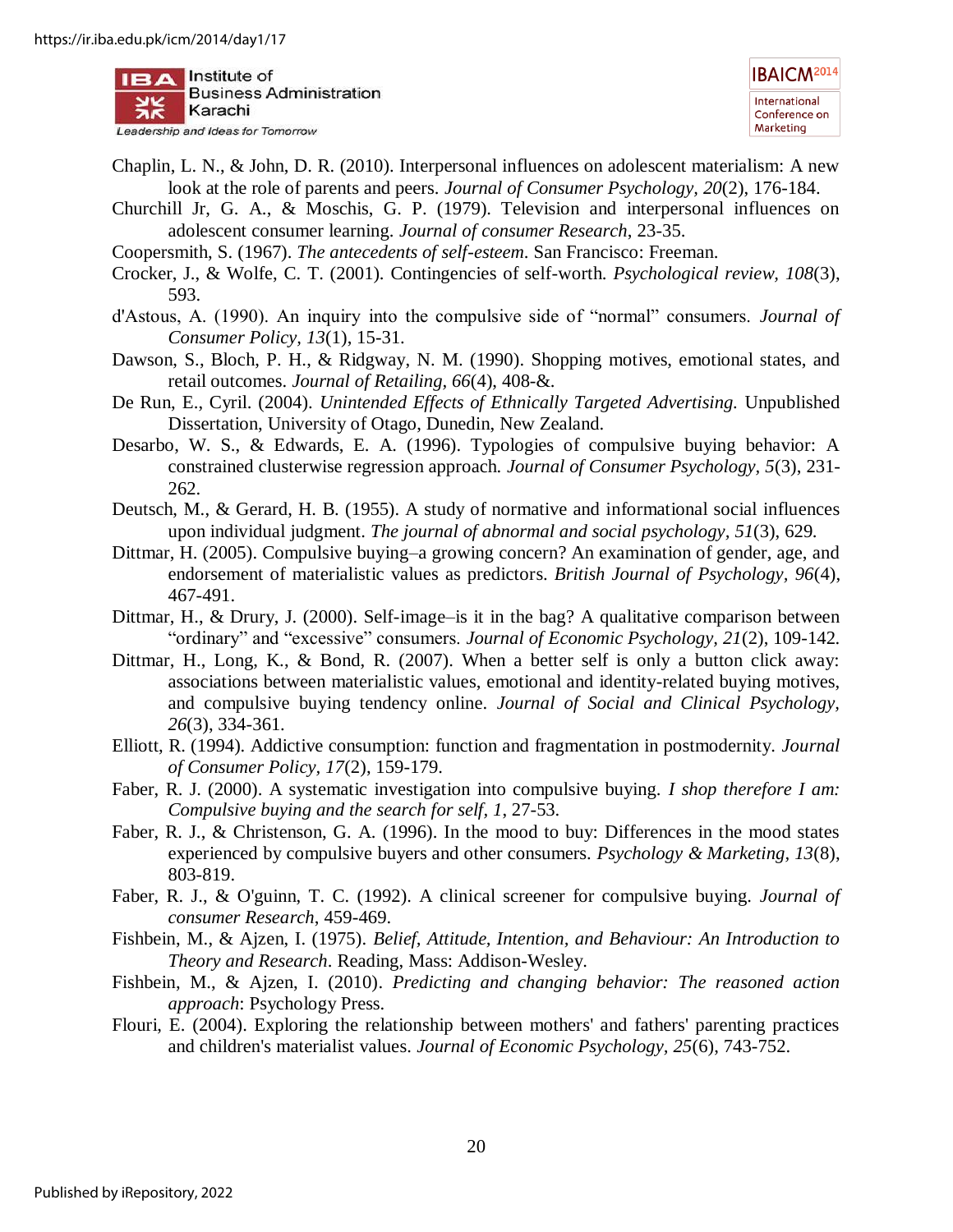

- <span id="page-21-11"></span>Gerbing, D. W., & Anderson, J. C. (1988). An updated paradigm for scale development incorporating unidimensionality and its assessment. *Journal of marketing research*, 186- 192.
- <span id="page-21-5"></span>Goff, B. G., & Walters, D. L. (1995). Susceptibility to salespersons'influence and consumers'shopping orientationS. *Psychological reports, 76*(3), 915-928.
- <span id="page-21-8"></span>Goldberg, M. E., Gorn, G. J., Peracchio, L. A., & Bamossy, G. (2003). Understanding materialism among youth. *Journal of Consumer Psychology, 13*(3), 278-288.
- <span id="page-21-10"></span>Hair Jr, J., Black, W., Babin, B., Anderson, R., & Tatham, R. (2010). Multivariate data analysis New Jersy: Pearson Education.
- <span id="page-21-17"></span>Hair Jr., J. F., Anderson, R. E., Tatham, R. L., & Black, W. C. (2007). *Multivariate data Analysis (6th Ed.)*. . New Jersey: Prentice Hall International, Inc.
- <span id="page-21-2"></span>Hanley, A., & Wilhelm, M. S. (1992). Compulsive buying: An exploration into self-esteem and money attitudes. *Journal of Economic Psychology, 13*(1), 5-18.
- <span id="page-21-15"></span>Hsieh, Y. C., & Hiang, S. T. (2004). A study of the impacts of service quality on relationship quality in search-experience-credence services. *Total Quality Management and Business Excellence, 15*(1), 43-58.
- <span id="page-21-14"></span>Huang, J. H., Lee, B. C. Y., & Ho, S. H. (2004). Consumer attitude toward gray market goods. *International Marketing Review, 21*(6), 598-614.
- <span id="page-21-13"></span>Jalees, T., & deRun, E. C. (2013). *Determinants of Luxury Counterfeit Products in Pakistan.* Unpublished Phd Thesis, Universiti Malaysia Sarawak, Sarawak.
- <span id="page-21-4"></span>Jalees, T., & Run, E. C. D. (2013). *Determinants of Luxury Counterfeit Products in Pakistan.* Unpublished Phd Thesis, Universiti Malaysia Sarawak, Sarawak.
- <span id="page-21-12"></span>Joreskog, K. G., & Sorbom, D. (1988). Prelis. *A Program for Multivariate Data Screening and Data Summariztion. User's Guide. Chicago, Scientific Software International*.
- <span id="page-21-0"></span>Kasser, T., & Ryan, R. M. (1993). A dark side of the American dream: correlates of financial success as a central life aspiration. *Journal of personality and social psychology, 65*(2), 410.
- <span id="page-21-9"></span>Kasser, T., Ryan, R. M., Couchman, C. E., & Sheldon, K. M. (2004). Materialistic values: Their causes and consequences.
- <span id="page-21-16"></span>Kline, T. (2005). B, Sulsky, LM, & Rever-Moriyama, SD (2000). Common method variance and specification errors: A practical approach to detection. *Journal of Psychology, 134*, 401– 421.
- <span id="page-21-1"></span>Koran, L., Faber, R., Aboujaoude, E., Large, M., & Serpe, R. (2006). Estimated prevalence of compulsive buying behavior in the United States. *American Journal of Psychiatry, 163*(10), 1806-1812.
- <span id="page-21-6"></span>Kropp, F., Lavack, A. M., & Silvera, D. H. (2005). Values and collective self-esteem as predictors of consumer susceptibility to interpersonal influence among university students. *International Marketing Review, 22*(1), 7-33.
- <span id="page-21-7"></span>Krueger, J. (1998). Enhancement bias in descriptions of self and others. *Personality and Social Psychology Bulletin, 24*(5), 505-516.
- <span id="page-21-3"></span>Kwak, H., Zinkhan, G. M., & Roushanzamir, E. P. L. (2004). Compulsive comorbidity and its psychological antecedents: a cross-cultural comparison between the US and South Korea. *Journal of Consumer Marketing, 21*(6), 418-434.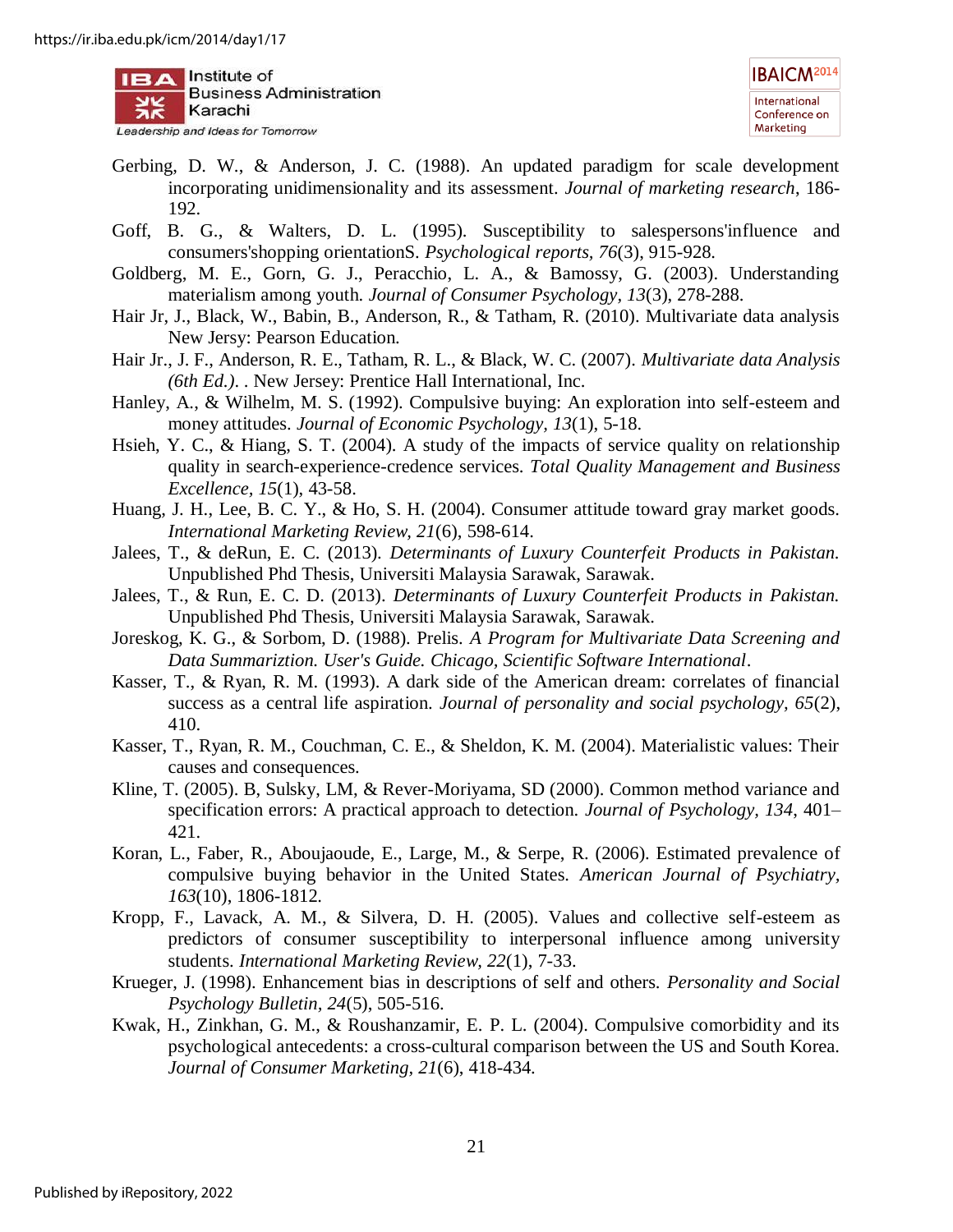

- <span id="page-22-1"></span>Kyrios, M., Frost, R. O., & Steketee, G. (2004). Cognitions in compulsive buying and acquisition. *Cognitive Therapy and Research, 28*(2), 241-258.
- <span id="page-22-9"></span>LaRose, R. (2001). On the Negative Effects of E‐Commerce: A Sociocognitive Exploration of Unregulated On‐line Buying. *Journal of Computer‐Mediated Communication, 6*(3), 0-0.
- <span id="page-22-10"></span>LaRose, R., & Eastin, M. S. (2002). Is online buying out of control? Electronic commerce and consumer self-regulation. *Journal of Broadcasting & Electronic Media, 46*(4), 549-564.
- <span id="page-22-17"></span>Leech, N. L., Barrett, K. C., & Morgan, G. A. (2005). *SPSS for intermediate statistics: Use and interpretation*: Lawrence Erlbaum Assoc Inc.
- <span id="page-22-5"></span>Li, D., Jiang, Y., An, S., Shen, Z., & Jin, W. (2009). The influence of money attitudes on young Chinese consumers' compulsive buying. *Young Consumers: Insight and Ideas for Responsible Marketers, 10*(2), 98-109.
- <span id="page-22-11"></span>Marlatt, G. A., Baer, J. S., Donovan, D. M., & Kivlahan, D. R. (1988). Addictive behaviors: Etiology and treatment. *Annual review of Psychology, 39*(1), 223-252.
- <span id="page-22-13"></span>McGuire, W. J. (Ed.). (1968). *Personality and Susceptibility to Social Influence*. Chicago: Rand McNally.
- <span id="page-22-15"></span>Meškauskaitė, A. (2013a). *Cross-Cultural Difference between Lithuanian And Korean Consumers in Factors Affecting Compulsive Buying.* Unpublished MS Thesis ISM University of Management and Economics lithuania.
- <span id="page-22-18"></span>Meyers, L. S., Gamst, G., & Guarino, A. J. (2006). *Applied multivariate research: Design and interpretation. Thousand Oaks* London: SAGE Publications.
- <span id="page-22-0"></span>Miltenberger, R. G., Redlin, J., Crosby, R., Stickney, M., Mitchell, J., Wonderlich, S., et al. (2003). Direct and retrospective assessment of factors contributing to compulsive buying. *Journal of Behavior Therapy and Experimental Psychiatry, 34*(1), 1-9.
- <span id="page-22-16"></span>Moore, R. L., & Moschis, G. P. (1981). The role of family communication in consumer learning. *Journal of Communication, 31*(4), 42-51.
- <span id="page-22-3"></span>Neuner, M., Raab, G., & Reisch, L. A. (2005). Compulsive buying in maturing consumer societies: An empirical re-inquiry. *Journal of Economic Psychology, 26*(4), 509-522.
- <span id="page-22-6"></span>O'Guinn, T. C., & Faber, R. J. (1989). Compulsive buying: A phenomenological exploration. *Journal of consumer Research*, 147-157.
- <span id="page-22-8"></span>Park, H. S., & Lee, D. W. (2009). A test of theory of planned behavior in Korea: Participation in alcohol-related social gatherings. *International Journal of Psychology, 44*(6), 418-433.
- <span id="page-22-12"></span>Quoquab, F., Yasin, N. M., & Banu, S. (2013). Compulsive Buying Behavior Among Young Malaysian Consumers. *World Review of Business Research, 3*(2), 41 – 154.
- <span id="page-22-2"></span>Richins, M. L., & Dawson, S. (1992). A consumer values orientation for materialism and its measurement: Scale development and validation. *Journal of Consumer Research; Journal of Consumer Research*.
- <span id="page-22-4"></span>Ridgway, N. M., Kukar‐Kinney, M., & Monroe, K. B. (2008). An expanded conceptualization and a new measure of compulsive buying. *Journal of consumer Research, 35*(4), 622- 639.
- <span id="page-22-7"></span>Rindfleisch, A., Burroughs, J. E., & Denton, F. (1997). Family structure, materialism, and compulsive consumption. *Journal of consumer Research*, 312-325.
- <span id="page-22-14"></span>Roberts, J. A. (1998). Compulsive buying among college students: an investigation of its antedecents, consequences, and implications for public policy. *Journal of Consumer Affairs, 32*(2), 295-319.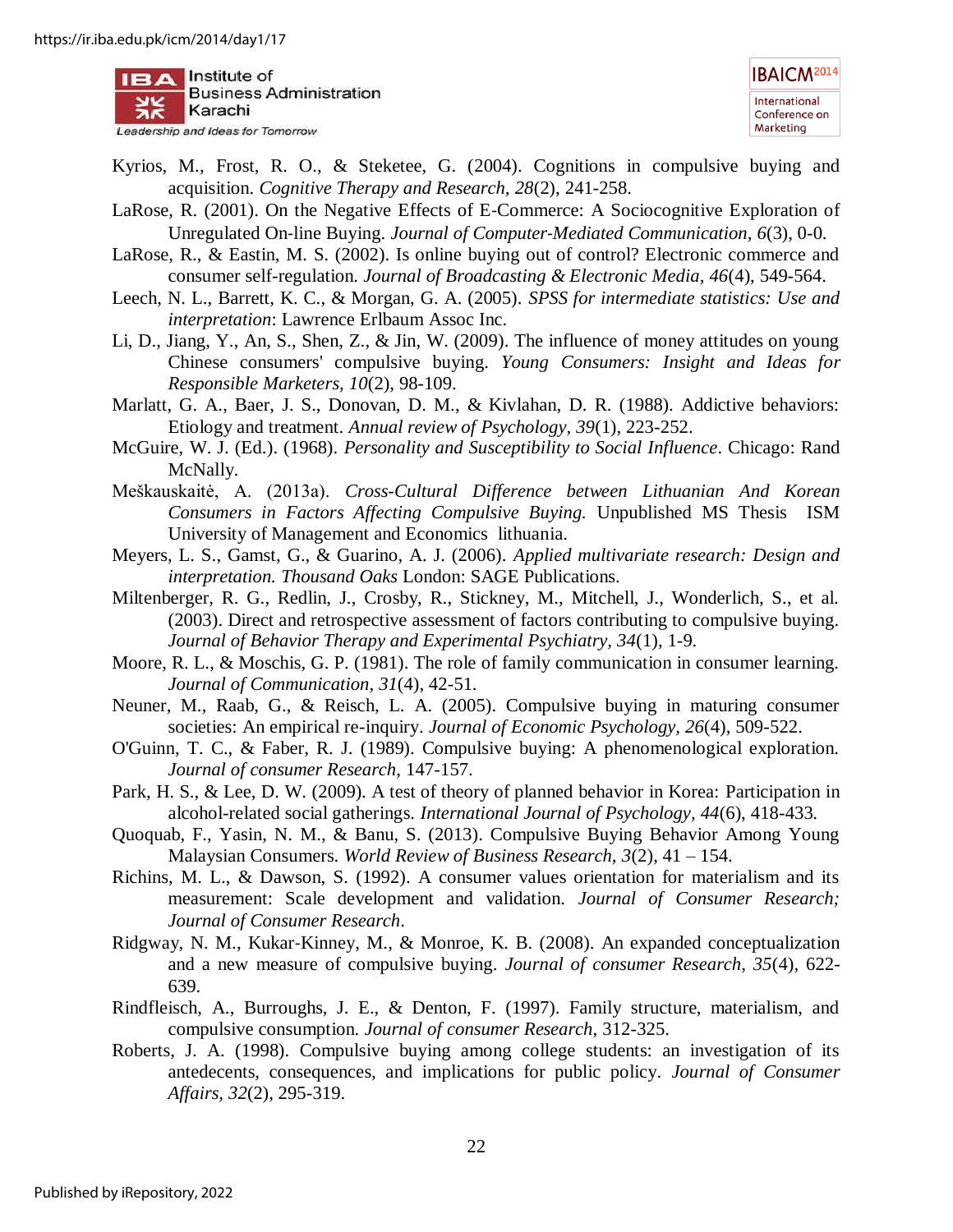

- <span id="page-23-6"></span>Roberts, J. A., & Jones, E. (2001). Money attitudes, credit card use, and compulsive buying among American college students. *Journal of Consumer Affairs, 35*(2), 213-240.
- <span id="page-23-12"></span>Roberts, J. A., Manolis, C., & Tanner Jr, J. F. (2008). Interpersonal influence and adolescent materialism and compulsive buying. *Social Influence, 3*(2), 114-131.
- <span id="page-23-8"></span>Rookh, D. W. (1987). The buying impulse. *The Journal of Consumer Research, 14*(2), 189-199.
- <span id="page-23-1"></span>Rose, P. (2007). Mediators of the association between narcissism and compulsive buying: the roles of materialism and impulse control. *Psychology of Addictive Behaviors, 21*(4), 576.
- <span id="page-23-14"></span>Rosenberg, M., Schooler, C., Schoenbach, C., & Rosenberg, F. (1995). Global self-esteem and specific self-esteem: Different concepts, different outcomes. *American Sociological Review*, 141-156.
- <span id="page-23-10"></span>Ruvio, A., Shoham, A., & Brencic, M. M. (2008). Consumers' need for uniqueness: short-form scale development and cross-cultural validation. *International Marketing Review, 25*(1), 33-53.
- <span id="page-23-3"></span>Scagliotti, G. V., Parikh, P., von Pawel, J., Biesma, B., Vansteenkiste, J., Manegold, C., et al. (2008). Phase III study comparing cisplatin plus gemcitabine with cisplatin plus pemetrexed in chemotherapy-naive patients with advanced-stage non–small-cell lung cancer. *Journal of Clinical Oncology, 26*(21), 3543-3551.
- <span id="page-23-11"></span>Scherhorn, G., Reisch, L. A., & Raab, G. (1990). Addictive buying in West Germany: an empirical study. *Journal of Consumer Policy, 13*(4), 355-387.
- <span id="page-23-7"></span>Schoppe-Sullivan, S. J., Schermerhorn, A. C., & Cummings, E. M. (2007). Marital conflict and children's adjustment: Evaluation of the parenting process model. *Journal of Marriage and Family, 69*(5), 1118-1134.
- <span id="page-23-9"></span>Shafii, N. I. B. M. (2008). *Factors Influencing Compulsive Buying Behavior: A Study Of Penang Shoppers*Unpublished MS Thesis Universiti Sains Malaysia.
- <span id="page-23-17"></span>Shammout, A. B. (2007). *Evaluating an Extended Relationship Marketing Model for Arab Guests of Five-Star Hotels.* Unpublished PhD Dissertation, University Melbourne, Victoria
- <span id="page-23-13"></span>Shavitt, S., Torelli, C. J., & Wong, J. (2009). Identity-based motivation: Constraints and opportunities in consumer research. *Journal of consumer psychology: the official journal of the Society for Consumer Psychology, 19*(3), 261.
- <span id="page-23-16"></span>Singh, D. (1995). Female judgment of male attractiveness and desirability for relationships: Role of waist-to-hip ratio and financial status. *Journal of personality and social psychology, 69*(6), 1089.
- <span id="page-23-0"></span>Sirgy, M. J. (1998). Materialism and quality of life. *Social Indicators Research, 43*(3), 227-260.
- <span id="page-23-4"></span>Sirgy, M. J. (2012). Material Well-Being *The Psychology of Quality of Life* (pp. 325-351): Springer.
- <span id="page-23-2"></span>Sneath, J. Z., Lacey, R., & Kennett-Hensel, P. A. (2009). Coping with a natural disaster: Losses, emotions, and impulsive and compulsive buying. *Marketing Letters, 20*(1), 45-60.
- <span id="page-23-15"></span>Steenkamp, J. B. E. M., & Van Trijp, H. (1991). The use of LISREL in validating marketing constructs. *International Journal of Research in marketing, 8*(4), 283-299.
- <span id="page-23-5"></span>Tan, S. J., Tambyah, S. K., & Kau, A. K. (2006). The influence of value orientations and demographics on quality-of-life perceptions: Evidence from a national survey of Singaporeans. *Social indicators research, 78*(1), 33-59.